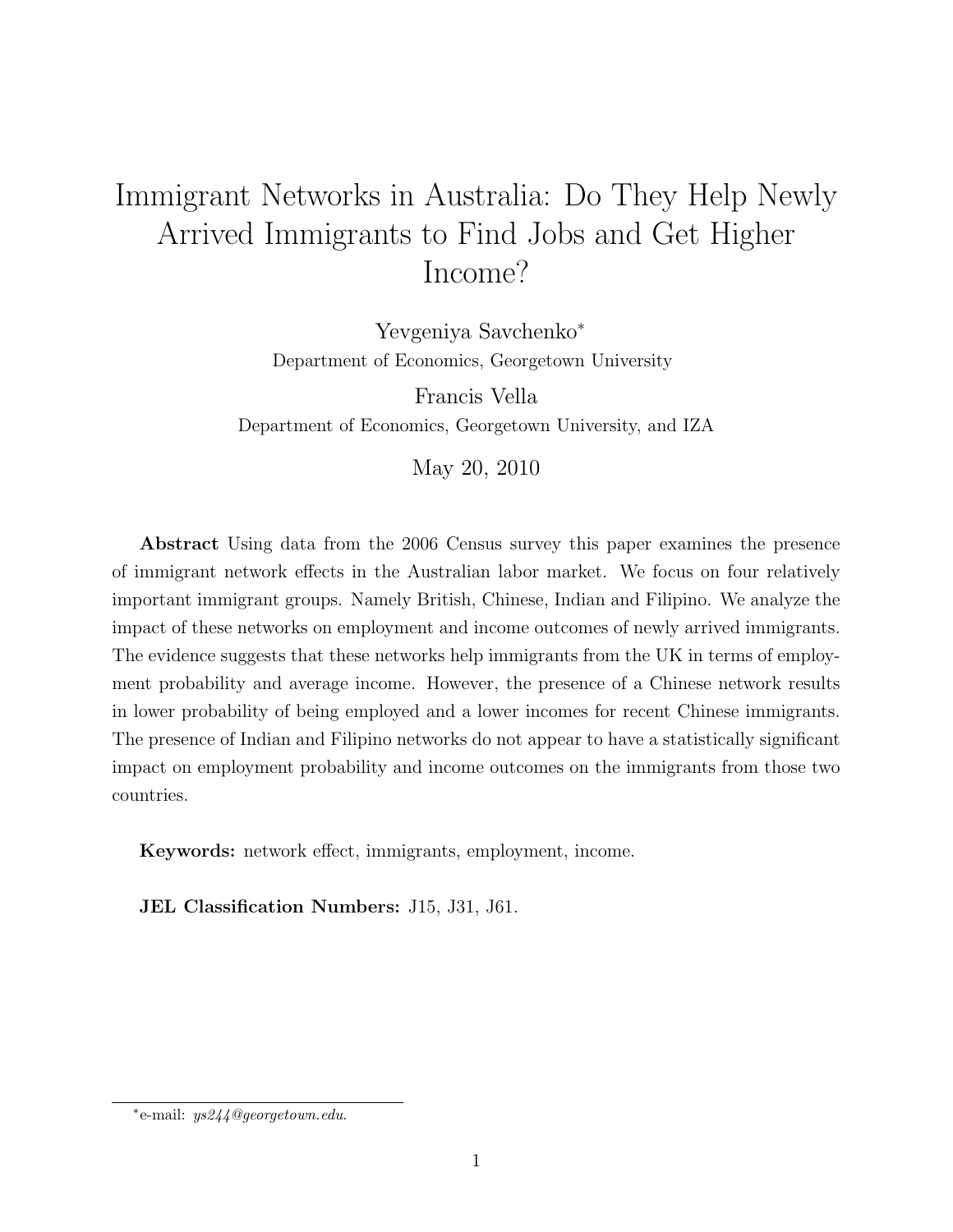### 1 Introduction

According to the 2006 Census, every fifth Australian resident was born abroad. Moreover this proportion has remained roughly constant from 1991 through 2006 (see Table 1). However, while the proportion of immigrants has remained relatively stable, the composition of the immigrant pool has changed. For example, Miller and Neo (1998) document that immigration in Australia historically had been dominated by immigrants of British and European origins. However, due to changes in Australian immigration policy, combined with changes in economic and political circumstances in the countries of potential immigrants, there has been an increasing trend in Asian immigration. This changing composition of immigrant provides an unique opportunity to evaluate the role of immigrant networks and if their impact varies depending on the nature of the home country.

In 1973 the Australian government adopted a migration policy of non-discrimination on the grounds of race, color or nationality. However, since the late 1980's the policy has focused on skilled immigration. For example, to simplify the entry of temporary skilled workers, their duration of stay was extended to four years in 1996. However, the unemployment rate of skilled migrants became an issue of major concern in the mid-90s, resulting in two major policy changes. First, since 1999, it has been mandatory for potential skilled migrants to have their capabilities recognized as equivalent to those of Australians by Australian professional or trade institutions prior to filing an application for migration. Second, since 2001, foreign graduates of Australian universities has been allowed to apply for immigrant status without leaving Australia or gaining relevant work experience. These policies might have induced compositional changes of Australian immigration.

Table 1 indicates that the composition of immigration has changed dramatically since 1991. The share of immigrants from Western countries has been declining steadily since 1991. For example, the share of Greeks decreased from 3.4 to 2.6 percent, Italians - from 6.9 to 4.5 percent, the British - from 31.3 to 23.6 percent from 1991 to 2006. In contrast, the proportion of immigrants from South and East Asia has significantly increased. For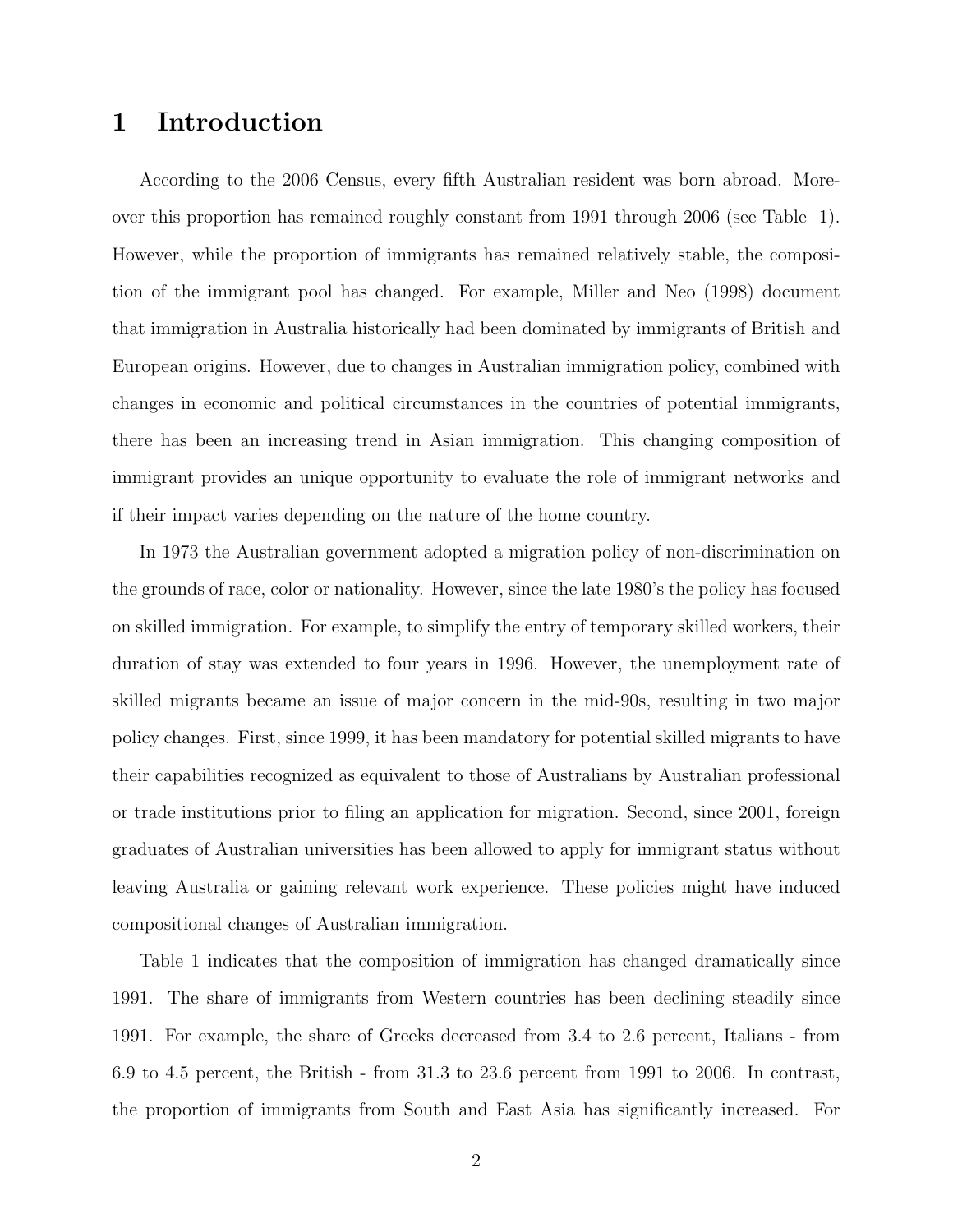instance, the share of Chinese increased from 2.0 to 4.7 percent, Indians - from 1.7 to 3.4, and Filipinos - from 1.8 to 2.8 percent between 1991- 2006<sup> $1$ </sup>.

Given the change in immigration composition a natural question that arises is how these new immigrants assimilate in Australia. Do Asians face more limited employment opportunities than Western Europeans? Do they have similar incomes as their European peers? And do ethnic networks help to facilitate the transition of new immigrants into the Australian labor market?

To address these questions we focus on four important ethnic groups. Namely the British, Chinese, Filipino and Indian. We assume that immigrants that come from the same country and who are located in the same geographical area are likely to have a relatively higher propensity to network (interact). We then evaluate impact of network effects on employment opportunities and incomes of recently arrived immigrants. Section 2 presents a literature review on immigrant networks focusing on the Australian experience. Section 3 provides a model which might explain the differences in labor market outcomes of newly arrived immigrants of different ethnic backgrounds. Section 4 discusses the data and descriptive statistics. Section 5 reports some empirical results and section 6 concludes.

### 2 Literature

The concept of a "network" is widely used both in economics and sociology. While this term is well studied and defined in sociology, in economics the definition is less strict and often depends on the purpose of the particular study. Ioannides and Datcher Loury (2004) provide an excellent survey of literature on networks from both perspectives. Following Kortum (2003), they define a network as a "personalized exchange among many agents". Here we use a more narrow definition of a network. We assume that immigrants of the same ethnicity who live in the same area are more likely to interact, and, therefore, belong to the same network. Ioannides and Datcher Loury (2004) also identify a few stylized facts that

<sup>&</sup>lt;sup>1</sup>Note changes are even more dramatic if we focus only on 15-64 year old immigrants.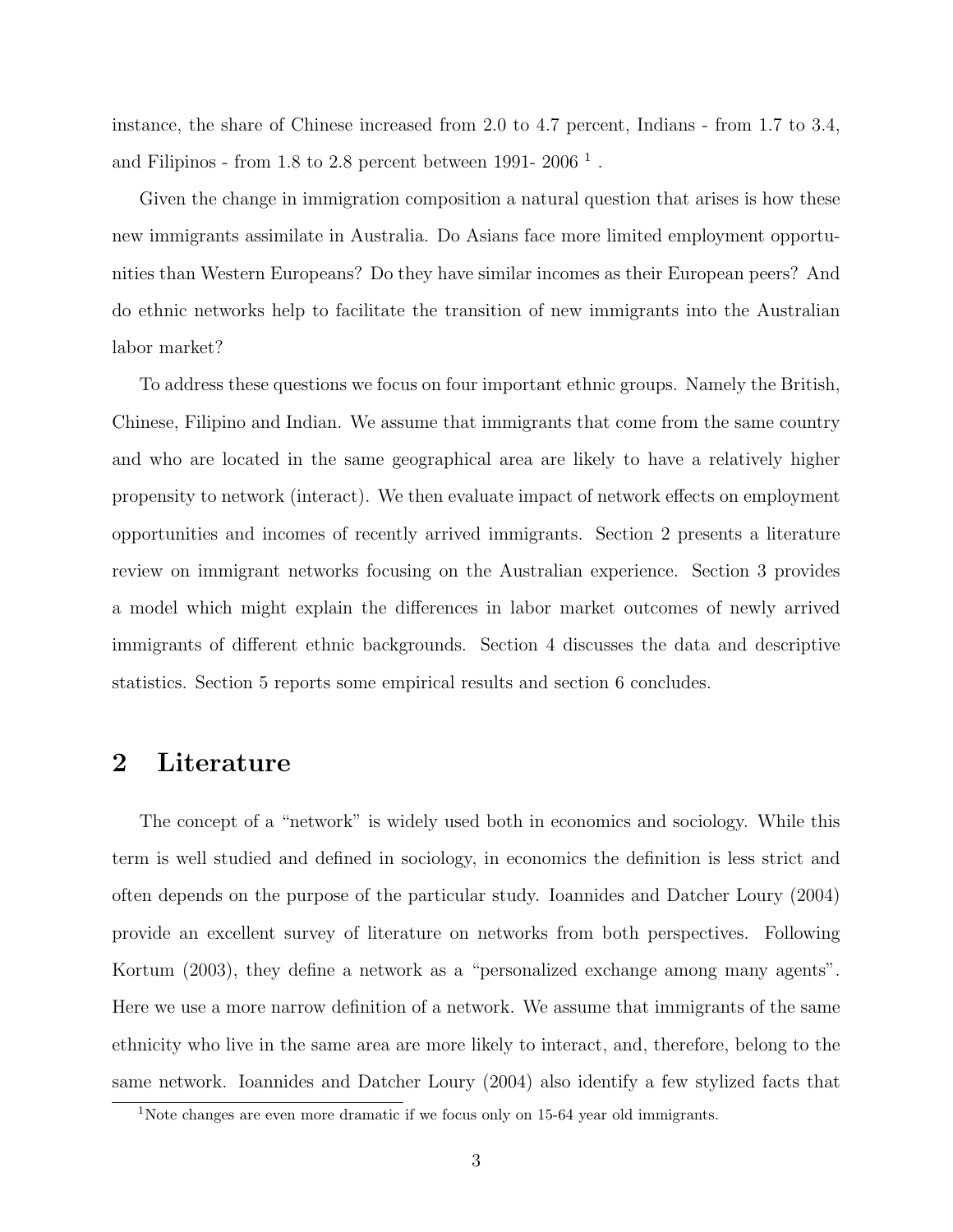are useful for our analysis. They document that the use of networks to search for jobs has increased over time, but it varies by location and demographic characteristics.

Calvó-Armengol and Jackson (2007) develop a theoretical model about network impacts on wage and employment dynamics and inequality. They show that networks in general improve an individual's probability of employment and wage level. However, under some conditions both may decline. Calvo-Armengol and Jackson (2004) establish a positive correlation in employment of agents within the same network and explain how this might result in employment inequality between different networks.

The empirical evidence largely supports a positive impact of networks on labor market outcomes of immigrants. Munshi (2003) finds that Mexican migrants in the United States that belong to larger networks are more likely to be employed and to have higher nonagricultural wages. Patel and Vella (2007) find that recent immigrants in the US tend to choose the same occupation as their countrymen. Moreover, individuals that choose the most "popular" occupation within their ethnic network have higher wages than those that do not. Beaman (2009), considering networks of resettled refugees, finds that an increase in the number of social network members has a negative impact on labor market outcomes, whereas a greater number of tenured network members improves the probability of employment and increases wage. Dustman et al. (2009), using German employer-employee matched data, find that workers from minority groups are more likely to work with workers from the same minority group than with workers from other minority or majority groups. Moreover, they show that ethnic minority workers earn higher wages and are less likely to leave their jobs if they are working in a firm with a large percentage of workers from the same minority.

There is extensive literature on immigrant labor outcomes in Australia. Miller and Neo (1998), summarizing studies on employment and unemployment in Australia, document that immigrants experience higher unemployment rates than natives. They also find that unemployment rates are lower for immigrants from English speaking countries than for those from non-English speaking ones. Moreover, immigrants from English speaking countries have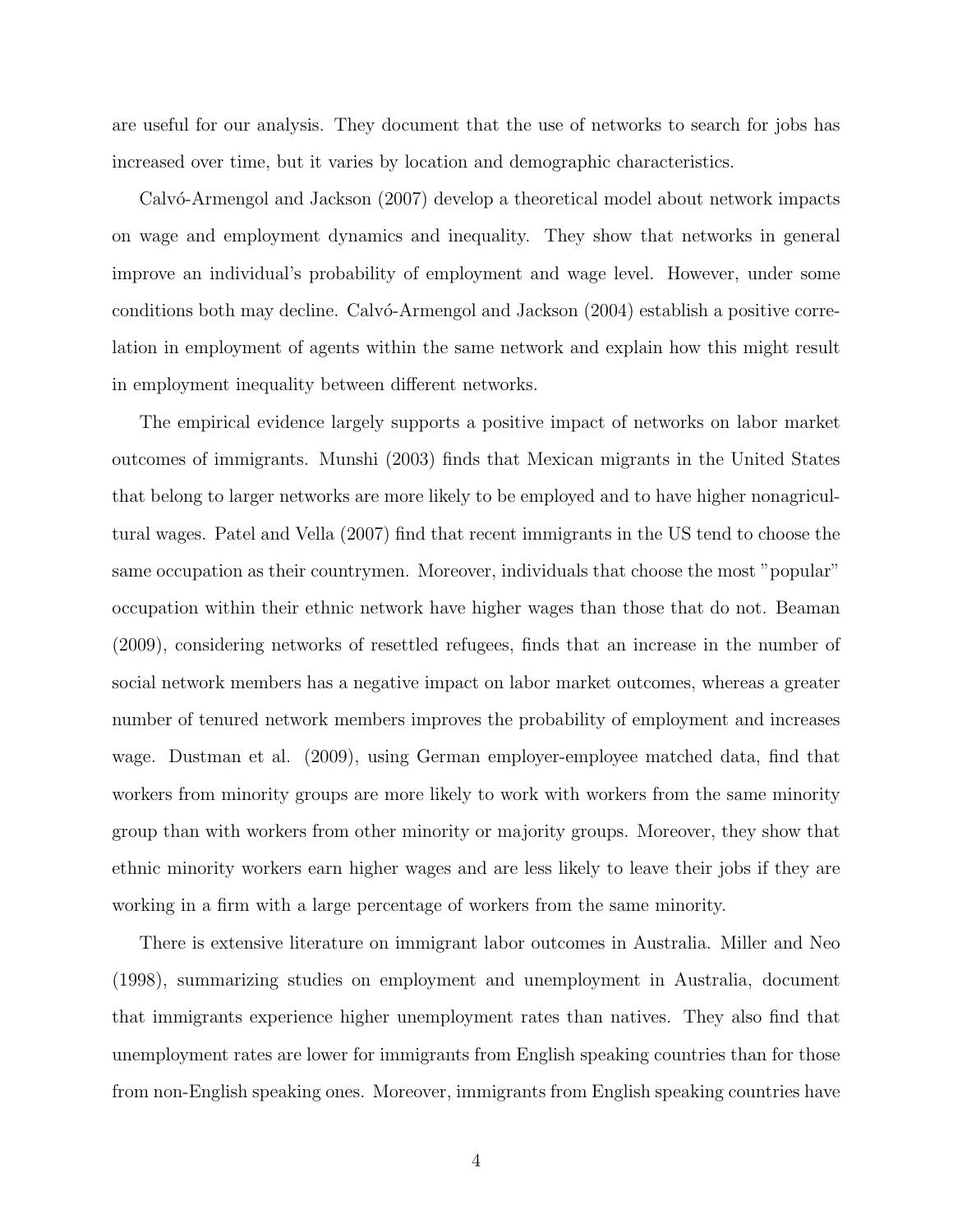marginally lower unemployment rates than those who are Australian-born. Miller and Neo (1998) also identify main reasons for why unemployment rates for immigrants might be lower than for natives. First, foreign human capital might not be fully transferrable to the Australian labor market. Second, immigrants may be less proficient in English and, therefore, face limited job prospects. Third, natives may have more information about job opportunities than immigrants. Finally, immigrants may face discrimination from employers.

Recent studies provide some support to these claims. For example, Chiswick and Miller (2008) provide empirical evidence of the limited transferability of foreign human capital. They show that immigrants start off with a relatively lower status occupation when they first enter the Australian labor market. Moreover, they show that returns to education for immigrants from non-English speaking countries are lower than for those from English speaking countries or for natives. Chiswick and Miller (2009), using the overeducation / required education / undereducation (ORU) framework, link overeducation to the imperfect international transferability of immigrants' schooling, and undereducation to self-selection into immigration. Chiswick and Miller (2000) find that linguistic enclaves reduce the acquisition of English skills among immigrants. They also find that the apprehension Australians feel towards multiculturalism is because they see it as a mechanism for separate cultural preservation. Since language is a salient feature of any culture, linguistic enclaves are conducive to separate culture preservation. Thus, belonging to an ethnic enclave or network might lead to some form of discrimination against new immigrants. On the other hand, the authors find that Australians have more favorable attitudes towards immigrants from non-English speaking backgrounds who have better English proficiency.

Our paper contributes to the existing literature by studying the differences in labor market outcomes between four ethnic networks. British immigrants represent a fairly wellestablished old network which linguistically is the most similar to natives, and thus should not face barriers associated with language. Chinese, Filipino and Indians are relatively younger immigration waves. Since those groups are very distinct from the natives, and English is not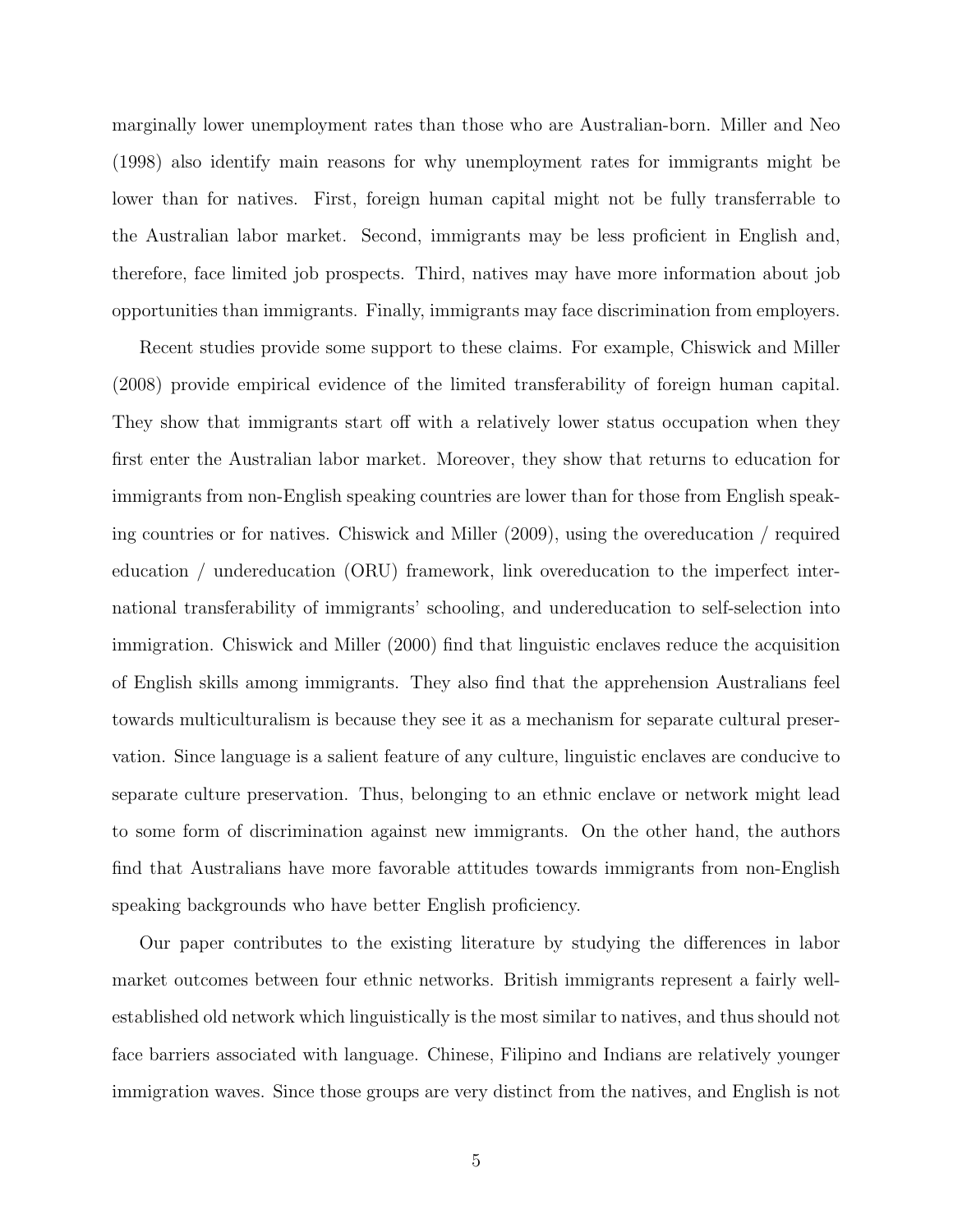a native language for the most members, issues related to language might arise.

#### 3 The model

We now present a model which shows that under some conditions we can expect reservation wages decline with increase in network size. We extend Flabbi (2009) search-matchingbargaining model by including the network size effect<sup>2</sup>. Also we take into account Chiswick and Miller (2000) findings that Australians feel apprehension towards multiculturalism and that size of the linguistic enclave reduces English skills acquisition. We interpret it as some employers might be sensitive to non-English speaking immigrants. This sensitivity can arise for a number of reasons. To name a few, employers may think that non-English speaking employees are less capable to interact with other workers or clients than English speaking employees, or that they will have harder time to understand work instructions and rules, or, due to ethnic differences, they will not fully embrace corporate culture and will not be good team-players, etc.

Suppose we have two types of workers (English speaking immigrants and non-English speaking immigrants) and two types of employers (sensitive and non-sensitive). Workers continuously search for jobs, they meet employers according to Poisson process with instantaneous arrival rate  $\lambda$ . We assume that  $\lambda$  positively depends on the size of the network, n. That is, each individual can search independently from her network through newspapers, internet, etc. Also she can learn about jobs opportunities from her network. We assume the larger the network the more information about job offers will be transmitted to a worker. There is no on-the-job search. A worker meets a sensitive employer with probability  $p$  and a non-sensitive employer with probability  $(1 - p)$ . Once worker and employer meet, they observe a match specific productivity  $(x)$  which is drawn from an exogenous distribution  $G(x)$ . Wages are determined by Nash bargaining once productivity is observed. Match can

<sup>&</sup>lt;sup>2</sup>We will not try to estimate this model structurally due to the data limitations. This model serves solely demonstrational purposes.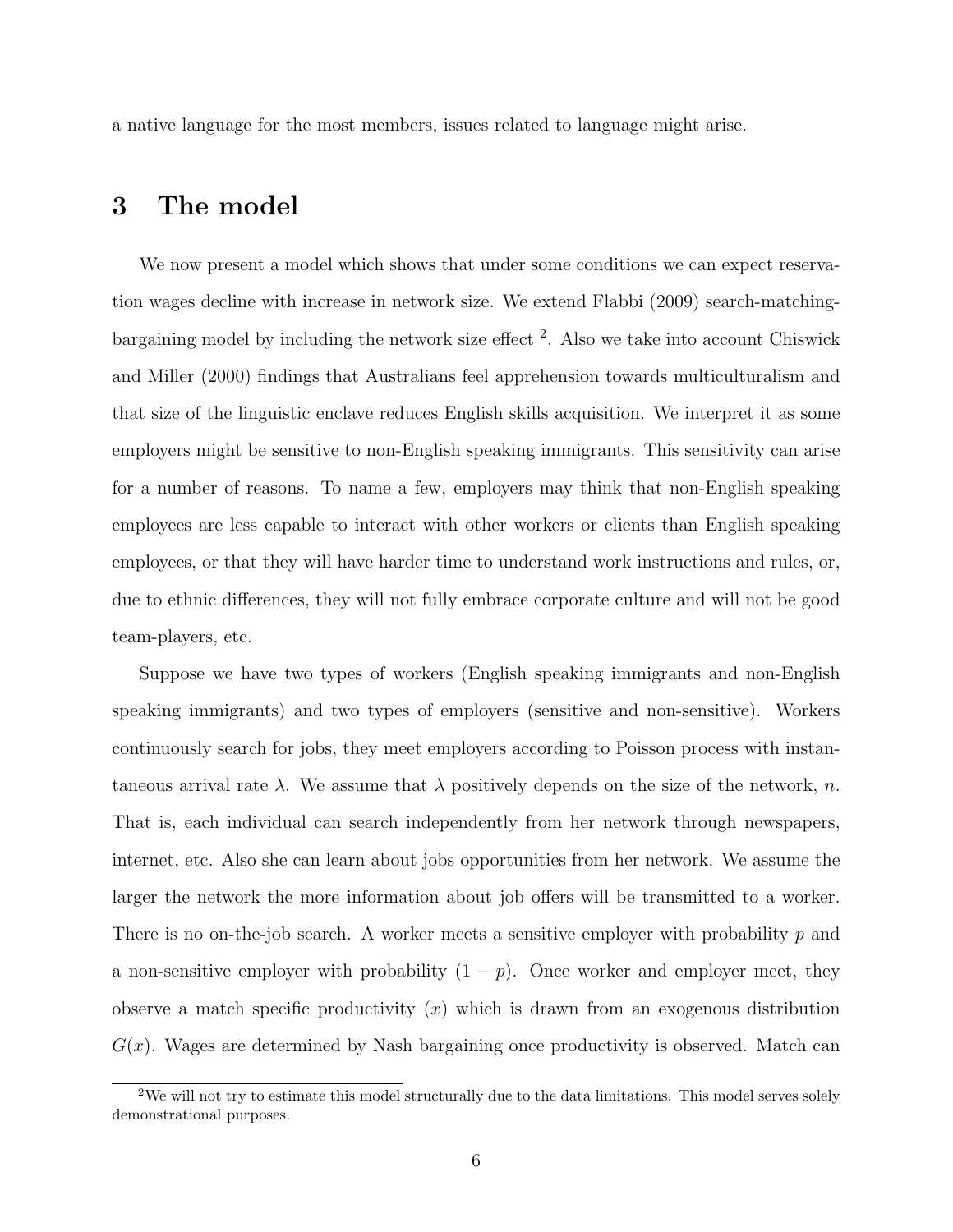be terminated by Poisson process at exogenous rate  $\delta$ . When unemployed, workers received utility (disutility) b. Workers and employers discount at the same rate  $r$ .

English and non-English speaking workers are denoted  $J = E, NE$ ; whereas, language sensitive and non-sensitive employers are denoted  $I = S, NS$ . The value function for the employed worker of type J working for the employer of type I at wage  $w_{IJ}(x)$  is

$$
(r+\delta)W_J(w_{IJ}(x)) = w_{IJ}(x) + \delta U_I \tag{1}
$$

The value function for the unemployed worker of type  $J$  is

$$
U_J = b + \lambda(n)[p \int max(W_J(w_{SJ}(x)) - U_J, 0) dG(x) +
$$
  
+(1-p)  $\int max(W_J(w_{NSJ}(x)) - U_J, 0) dG(x)]$  (2)

Employers have linear profit functions. Sensitive employers experience disutility, d, from hiring non-English speaking immigrant which positively depends on the size of the network.

$$
\Pi_{IJ}(x) = \begin{cases}\nx - d(n) - w & \text{if } I = S, J = NE \\
x - w & \text{if } o/w\n\end{cases}
$$
\n(3)

Given this profit function, a value of filled job is

$$
F_{IJ}(w) = \frac{\Pi_{IJ}(w)}{r+\delta} \tag{4}
$$

Wages are determined by Nash bargaining

$$
w_{IJ}(x, U_J) = arg \max_{w} [(W_J(w) - U_J)^{\alpha} F_{IJ}(w)^{1-\alpha}]
$$
\n(5)

After taking log and first order conditions, we can obtain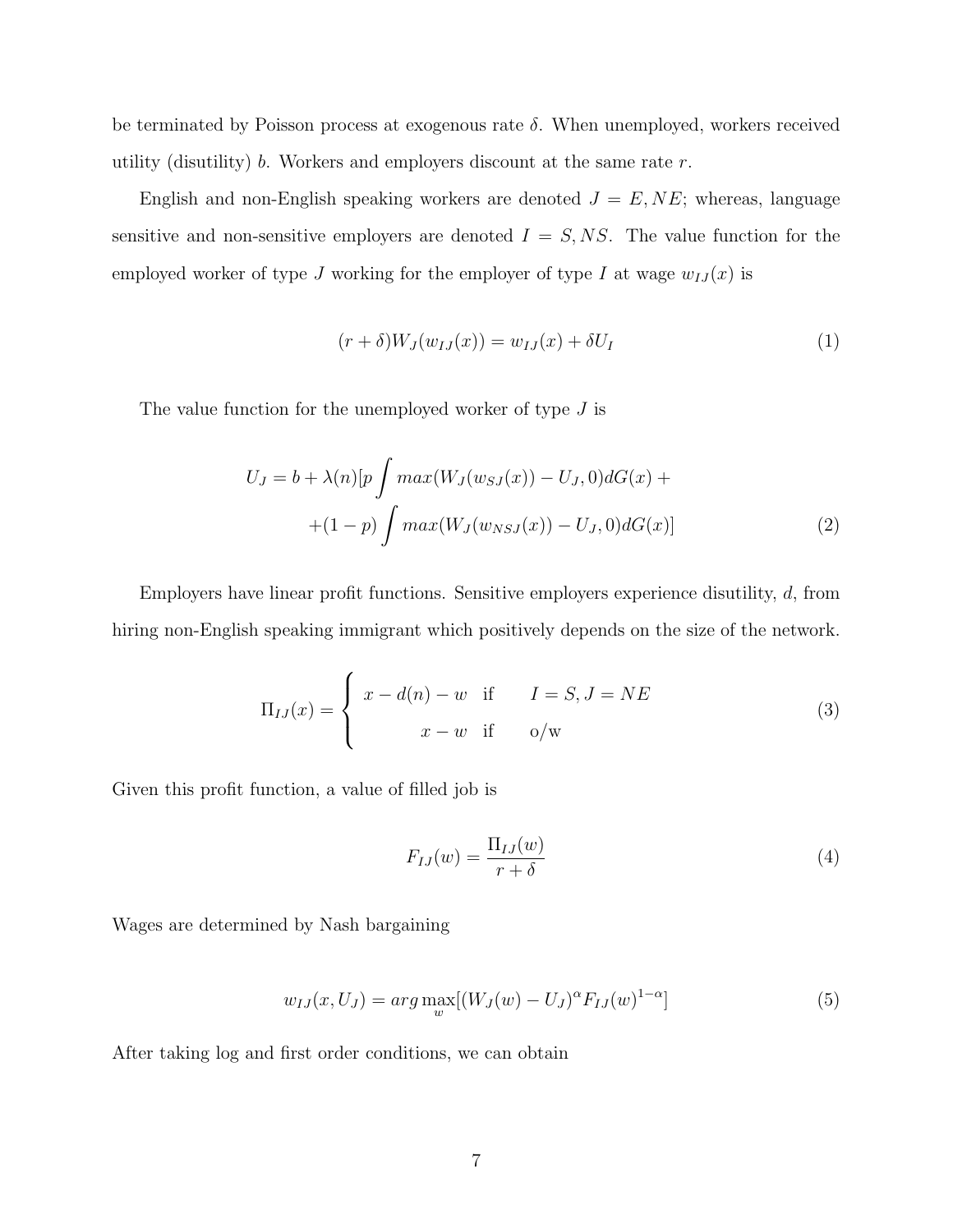$$
w_{IJ} = \alpha (1 - d(n)I_{(SNE)}) + (1 - \alpha)rU_J
$$
\n(6)

where  $I_{(SNE)}$  is an indicator function equal to one when worker is non-English speaking and employer is language sensitive. Thus, we obtain the following wage schedules:

• English speaking immigrants

$$
w_{iE} = \alpha x + r(1 - \alpha)U_E \tag{7}
$$

• Non-English speaking immigrants that meet non-sensitive employers

$$
w_{NSNE} = \alpha x + r(1 - \alpha)U_{NE}
$$
\n<sup>(8)</sup>

• Non-English speaking immigrants that meet sensitive employers

$$
w_{SNE} = \alpha(x - d(n)) + r(1 - \alpha)U_{NE}
$$
\n(9)

Therefore, if unemployment value functions are the same for English speaking and non-English speaking immigrants, both groups have exactly the same wage if they meet nonsensitive employer. However, if they meet sensitive employer the wage differential is:

$$
w_{SE} - w_{NSNE} = \alpha d(n) + r(1 - \alpha)(U_E - U_{NE})
$$
\n<sup>(10)</sup>

where the first term in the summation is the result of difference in sensitivity that comes from disutility that employer has from hiring non-English speakers. The second term is the result of equilibrium effect: non-sensitive employers also offer lower wages to non-English speakers if outside option for the latter is lower.

Now consider the impact of network size effect on equilibrium reservation wages. Given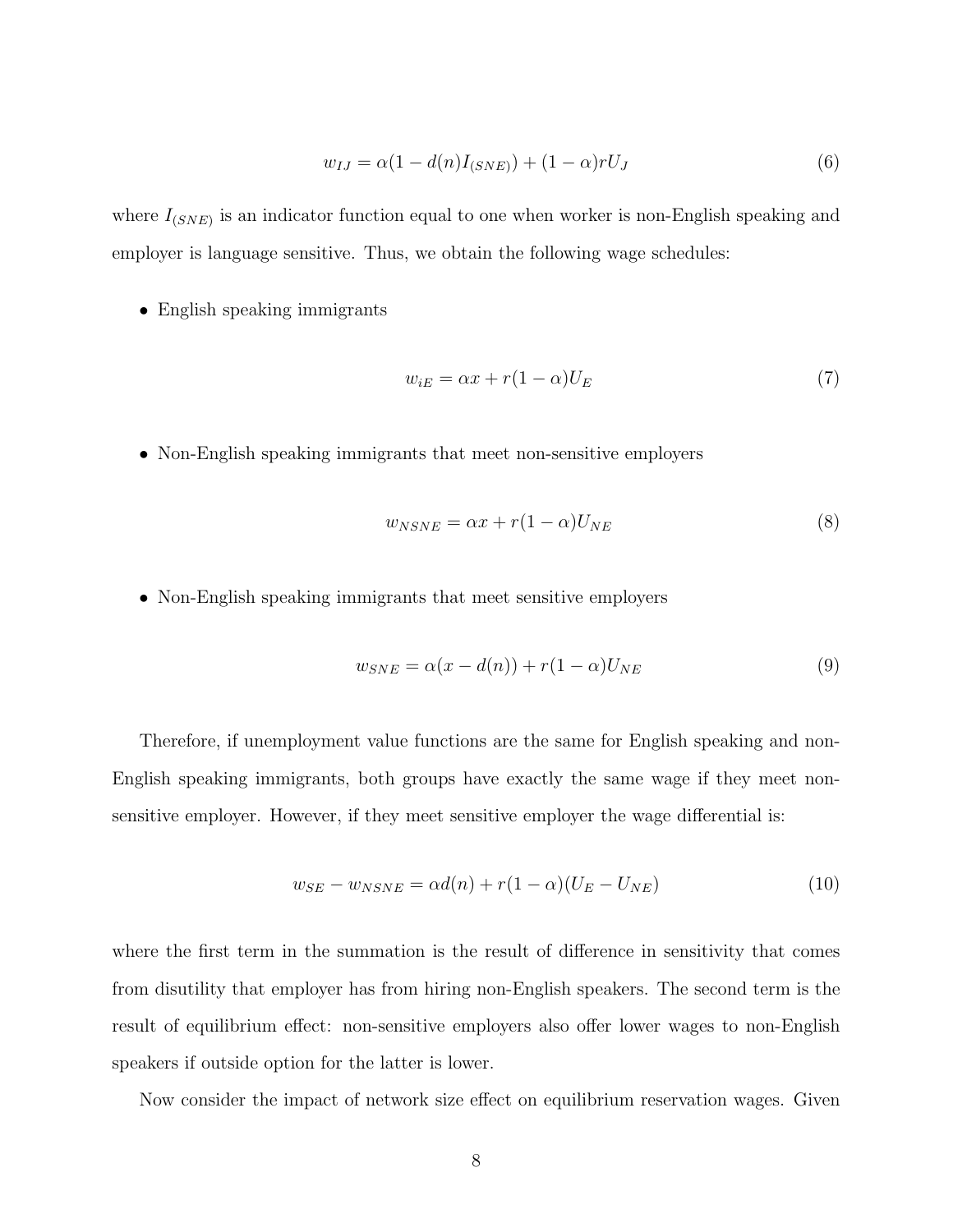a vector of  $(\lambda, n, \delta, r, b, \alpha, d, p)$  and  $cdfG(x)$ , define *equilibrium* as a vector of unemployment values  $U^* = (U_E^*, U_{NE}^*)$  that solves

$$
rU_J = b + \frac{\lambda(n)}{r + \delta} \left[ p \int_{rU_J + d(n)I(w,p)} (x - d(n)I(w,p) - rU_J) dG(x) + \right. \\ \left. + (1 - p) \int_{rU_J} (x - rU_J) dG(x) \right]
$$
 (11)

We find that  $\frac{\partial x^*(n)}{\partial n} > 0$  for English speaking immigrants and non-English speaking immigrants who match with non-sensitive employers.<sup>3</sup> On the other hand, we can have either positive or negative impact of network on equilibrium productivity of non-English speakers depending on parameter values.

What is the network effect on equilibrium reservation wages? From worker equilibrium condition we know that  $w_J^* = rU_J$ ; from Nash bargaining result at the equilibrium we know that for English speakers and non-English speakers who face non-sensitive employers  $w^* = x^* = rU$ . On the other hand, for non-Enligh speakers who face sensitive employers  $w^* = rU$  and  $x^* = rU + d(n)$  or  $x^* = w^* + d(n)$ . Thus,  $w^* = x^* - d(n)$ . Taking the above into account, we obtain

- for English speakers and non-English speakers who face non-sensitive employers  $\frac{\partial w^*(n)}{\partial n} > 0$
- for non-English speakers who face sensitive employers  $\frac{\partial w^*(n)}{\partial n} \geq 0$  since  $\frac{\partial w^*(n)}{\partial n} = \frac{\partial x^*(n)}{\partial n} - \frac{\partial d(n)}{\partial n}$ ∂n

### 4 Data and key variables

Our data analysis employs the five percent sample of the 2006 Australian Census. We consider 15-64 year old immigrants who are in the labor force. We distinguish between "new"

<sup>3</sup> see appendix A.1 for detailed derivation.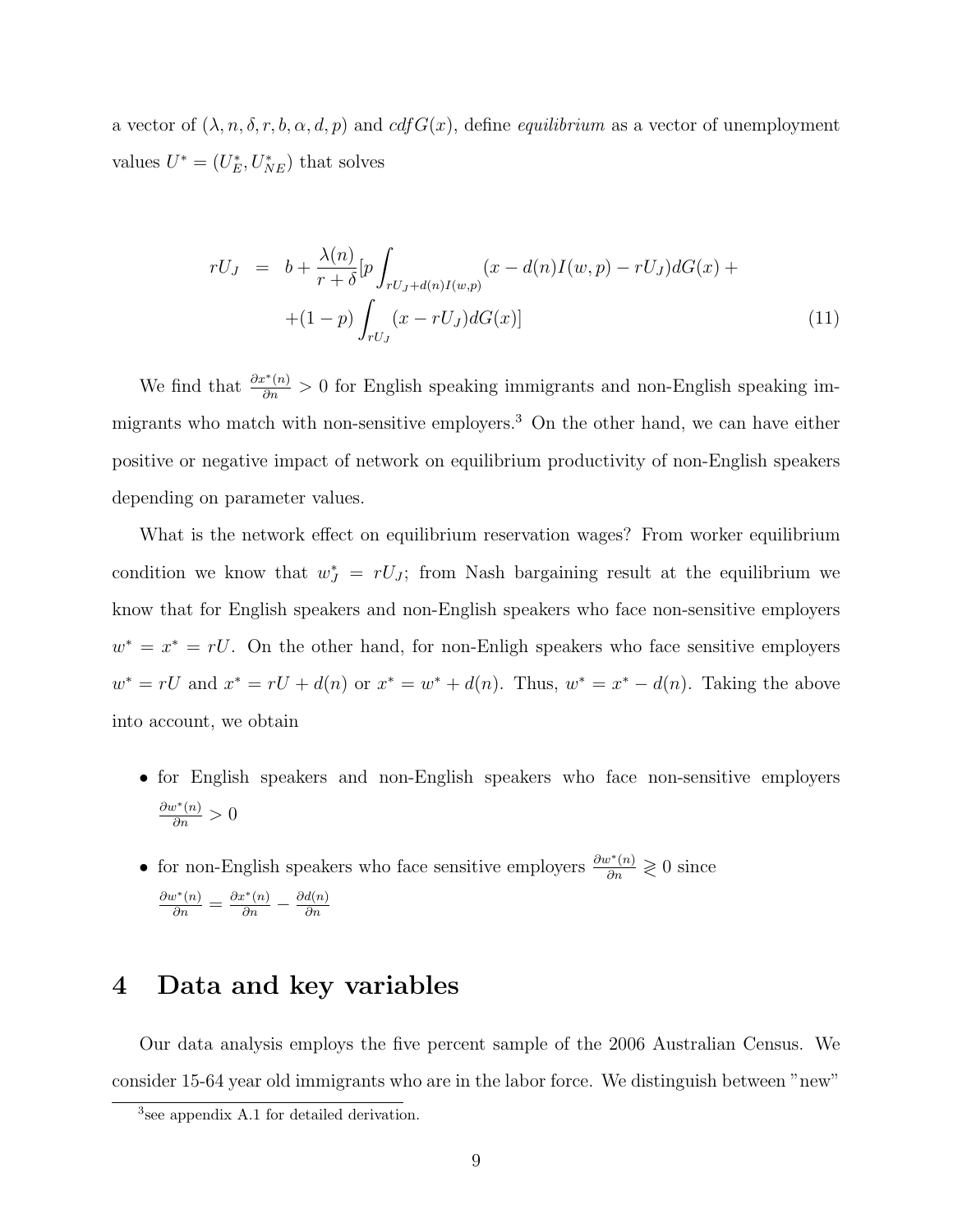immigrants, those who arrived within the last five years of the Census year, i.e. between 2001 and 2006, and "established" immigrants, those who arrived prior to 2001. Tables 2 - 4 provide descriptive distributional statistics for 2006 Census. The largest share of newly arrived immigrants comes from the UK - 16 percent, followed by New Zealand - 12 percent, then India and China - 10 percent each. The smallest shares come from Germany - 1.4 percent, Vietnam - 1.1 percent, Italy - 0.5 percent, and Greece - 0.1 percent.

It is noteworthy that 44 percent of Indians and 35 percent of Chinese in Australia came within the last five years. This fact highlights the general trend of increasing immigration from South and East Asia starting in the mid-90s. Contrastingly, shares of newly arrived immigrants<sup>4</sup> from Western Europe are much smaller and constitute 13, 12, 4 and 2 percent for Germany, the UK, Italy and Greece, respectively.

Our goal is to focus on relatively homogenous ethnic networks. We decided to focus on four ethnic groups: British, Chinese, Filipino, and Indian because they comprise a diverse set of ethnicities and because significant data exists for these communities <sup>5</sup>. We picked British as the group most similar to natives in terms of language skills, education, and other characteristics. Thus, new British immigrants might have an easier time transitioning into the Australian labor market. Chinese and Indians represent two of the largest Asian ethnic networks in terms of newly arrived immigrants in 2006. Filipinos are representative of migration from other East and South Asian countries.

The rest of the empirical analysis is based on these four groups. Thus, our final sample comprises of 1,532 observations on newly arrived immigrants, out of which 632 are British, 378 - Chinese, 112 - Filipinos, and 410 - Indians.

A local labor market and a network are identified by a statistical region. We assume that people of the same country of origin who live in the same statistical region are more likely to interact with each other. Therefore, they might be more likely to share information about

<sup>4</sup>Newly arrived immigrants as percentage of total immigrants from a particular country.

<sup>&</sup>lt;sup>5</sup>We would like to identify more ethnic networks. However, we either had just a few observations on newly arrived immigrants or it was not possible to identify the exact country of origin since countries were aggregated up to the regional level.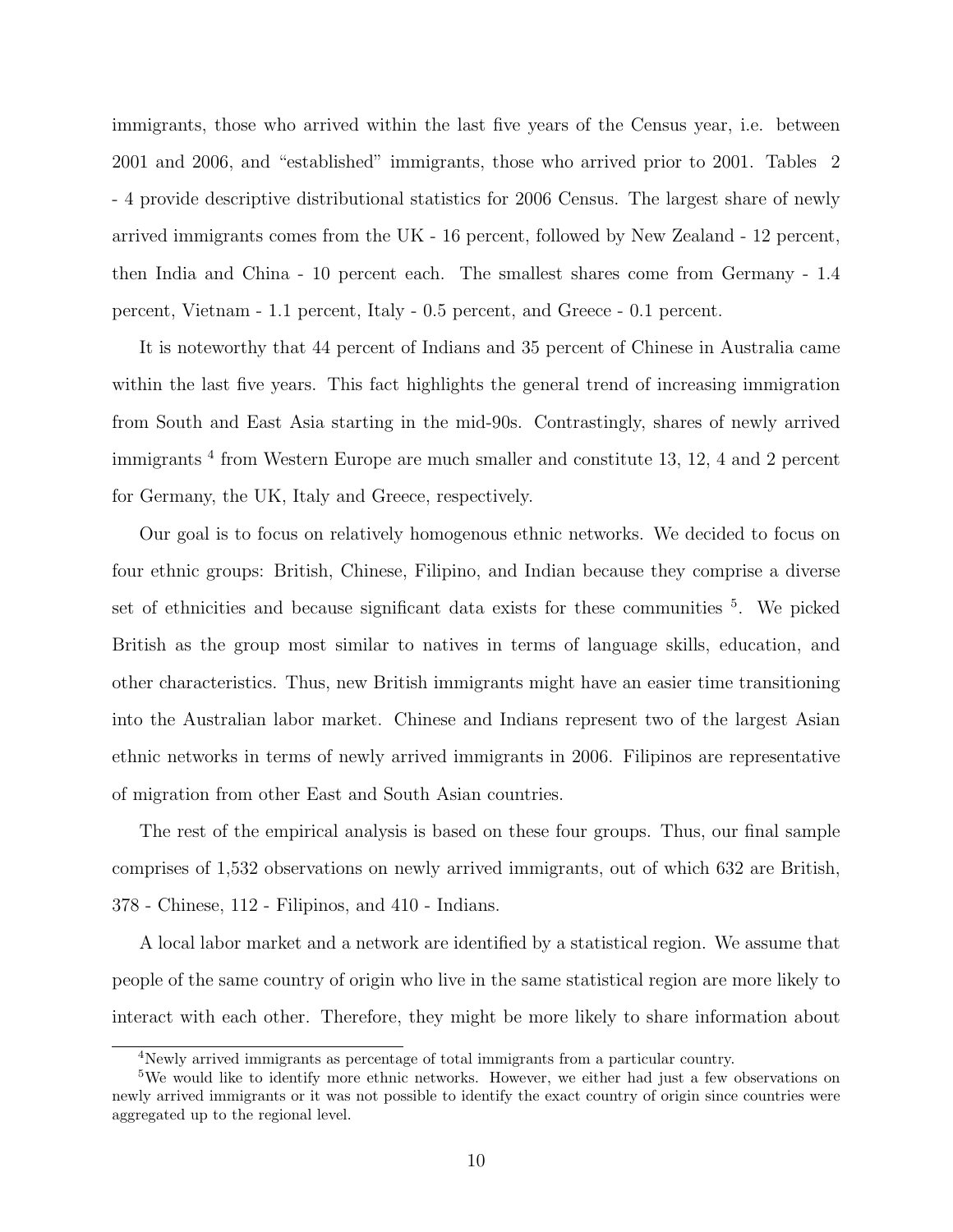new job opportunities with people from the same network. There are 48 statistical regions in our sample. Tables 5 - 8 present the top 10 location destination choices of new immigrants by statistical region and state. Most newly arrived Chinese and Indian immigrants tend to locate in the statistical regions of the Melbourne and Sydney states. Even though most of the top 10 destination choices for Filipinos are also in the Melbourne and Sydney states, some venture out to Western Australia (Lower Western Australia) and Brisbane (Brisbane city). Interestingly, for new British immigrants, most of the top 10 location choices are in Western Australia and Brisbane, and only some go to Melbourne and Sydney. In general, there is a lot of heterogeneity in location destinations.

Tables 9 - 11 report demographic characteristics of the sample. Table 9 shows that 52 percent of new immigrants from China and the Philippines are female. On the other hand, only around 41 percent of British and 34 percent of Indian immigrants are female. The gender composition of established immigrants is quite different from new immigrants. Females represent larger share of Filipino migrants, 59 percent. However, for the rest of the groups, males dominate with 56, 53 and 59 percent among British, Chinese and Indian immigrants, respectively.

Table 10 present age distributions of new and established immigrants in four ethnic groups. Newly arrived immigrants from China and India tend to be young, 52 and 56 percent respectively are below age 30. In comparison, new immigrants from the Philippines and the UK are more mature, 57 and 59 percent respectively are between 30-44 years old. Among established immigrants, Brits are represented by a higher proportion of older people, 57 percent are between 45-64 years old. Less than half of established Chinese and Indian immigrants are in this age range: 45 and 44 percent respectively. For Filipinos, this number is only 39 percent.

Another salient feature of newly arrived immigrants from China and India is that more than 90 percent have at least a high school education <sup>6</sup> (see Table 11). In contrast, only 80

<sup>6</sup>Unfortunately, the data that we are using does not allow us to differentiate between high school and higher level of education.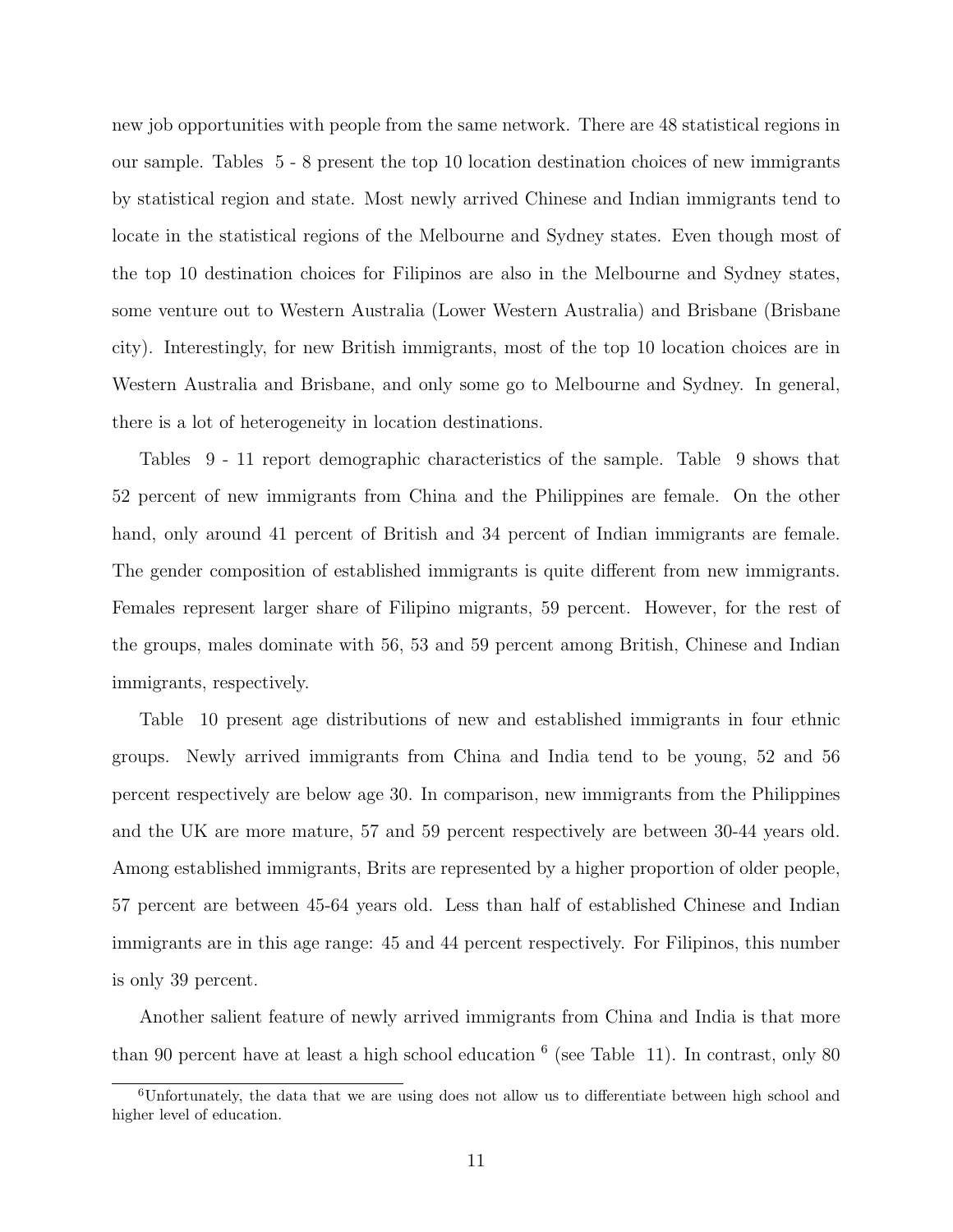percent of Brits and Filipinos completed high school or more. Among established immigrants, Chinese, Filipinos and Indians lead with 83, 83 and 84 percent respectively with high school degrees and above. However, the share of established Brits who completed high school and above is much lower - only 52 percent.

Table 12 describes self-reported fluency in English. Interestingly, only a significant share of Chinese self-reports a bad command of English: 24 percent of new and 26 percent of old immigrants. In contrast, for other ethnic groups English is not a problem: only 2 percent of Indians and 4 percent of Filipinos say that know English "not well" or "not well at all". Since this number is self-reported, its accuracy is in doubt. For this reason, we will not use it in our empirical analysis.

Labor market outcomes are measured by an individual's probability of being employed and her income. We observe employment outcomes for the whole sample of 1,532 new immigrants, but income data is available only for 1,107 individuals.

The data show that the probability of being employed in 2006 for new immigrants was the highest among British, 94 percent, followed by Filipinos, 92 percent (see Table 13) . It was much lower for Indians - 85 percent, and the lowest for Chinese - 80 percent. Newly arrived females in all four ethnic groups have on average lower employment rates than males. Chinese, Filipino and Indian women are 8 percentage points less likely to have a job, whereas for Brits this gap is only 2 percentage points. On the other hand, as immigrants settle in, the employment gap either becomes smaller (Chinese established women are only 2 percentage points less likely to have an employment than men), disappears as in the Philippines case, or women become slightly more likely to have a job as in British and Indian communities.

In general, more educated immigrants are more likely to find a job<sup>7</sup> (Table 14). This is true for both new and established immigrants. The only exception is newly arrived British immigrants for whom the probability of having a job with 10 years of education or less is 98 percent, but with 12 years or more is 95 percent.

<sup>&</sup>lt;sup>7</sup>Note that people with 11 years of schooling violate this employment trend. However, this might be due to the fact that we have a small sample of people with exactly 11 years of education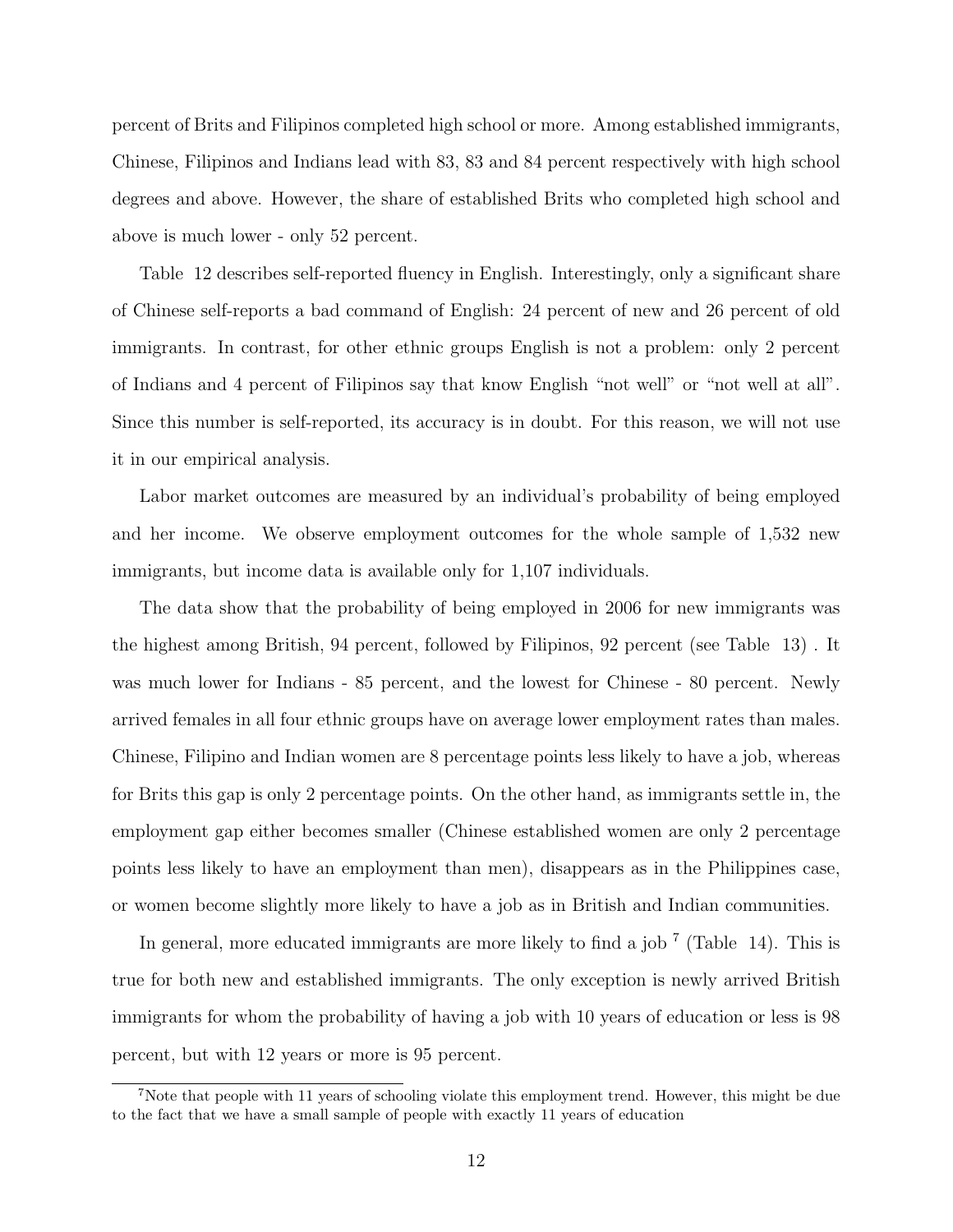New British immigrants on average have higher incomes than Asians (see Table 15). Mean weekly income in 2006 of a newcomer Brit was 1,015 Australian dollars (AUD), whereas for a Filipino this number was only AUD 686, and for an Indian - AUD 656. On average Chinese earned the least - AUD 455 a week. However, income distribution is different for established immigrants. Indians earn the most - AUD 1,013, followed by Brits - AUD 949, Filipinos - AUD 761. Chinese have the lowest income among established immigrants - AUD 672. Also, the mean income differentials between the highest and lowest earning groups are decreasing as immigrants settle in Australia. Women on average get lower wages than men across all ethnic groups, and both as new or established immigrants  $8$ .

Similar to employment trends, people with higher education receive higher weekly incomes <sup>9</sup> (see Table 16). This fact holds true for all ethnic groups under consideration as well as for new and established immigrants.

To conclude, well known stylized facts of labor market trends can be observed from our subsample of immigrants: more educated people are doing better in terms of employment and income, there is a gender income differential, and established immigrants are performing better in terms of labor market outcomes. The latter fact might be an indication that it takes time for newly arrived immigrants to settle in the host country labor market. Therefore, ethnic networking might serve as one of the mechanisms to facilitate this transition.

#### 5 Empirical estimation

While the descriptive statistics discussed above uncover some interesting features, we now investigate somewhat more rigorously whether ethnic networks have an impact on employment and incomes of new arrivals. Our basic specification is

<sup>&</sup>lt;sup>8</sup>Note these are just descriptive statistics. We are not taking a stand on the issue of gender wage discrimination.

<sup>9</sup>We have similar outliers in terms of wages among people who have competed exactly 11 years of schooling.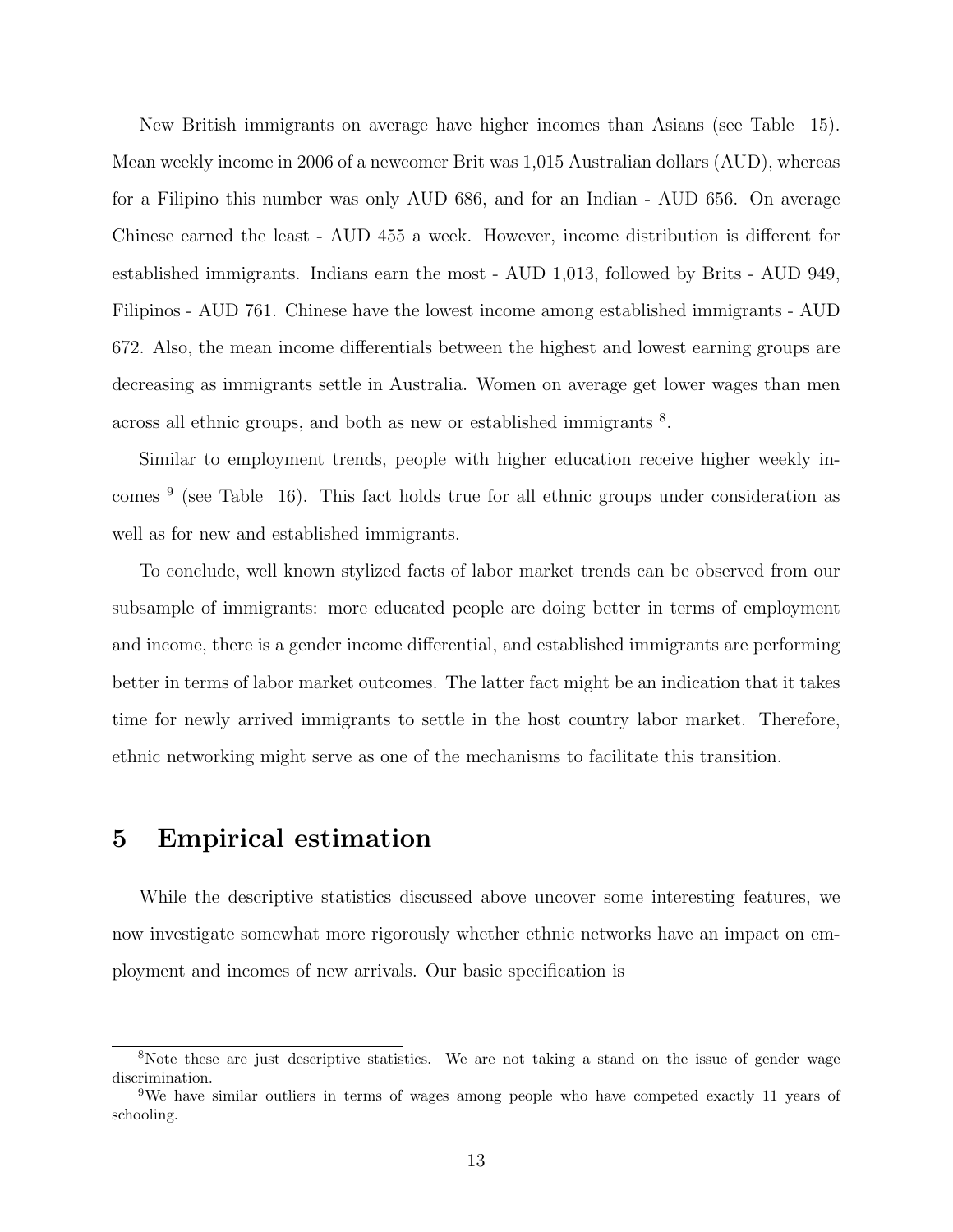$$
Pr(I_{ijr} = 1) = \alpha + \beta Z_{jr}^{est} + X_i \gamma + \epsilon_{ijr}
$$
\n
$$
(12)
$$

where  $I_{ijr}$  is an indicator for being employed for a new immigrant i from country j who lives statistical in region r;  $Z_{jr}^{est}$  is a network measure represented by number of established immigrants from country  $j$  in statistical region  $r$ ;  $X_i$  is a vector of individual characteristics which includes gender dummy, marital status and education. Finally,  $\epsilon_{ijr}$  is a zero mean error term.

Columns (1) and (2) of Table 17 present Probit and OLS estimates of equation (1) respectively. In both cases there is a strong positive correlation between the probability of being employed of a newly arrived immigrant in region  $r$  and the number of established immigrants from the same country in the same region.

Estimating (1) by OLS or Probit will lead to biased estimates due to endogeneity coming from the network measure. It is possible that some unobservable characteristics, such as labor demand shocks, might impact both established immigrants' decisions about locations in statistical region  $r$  and new arrivals' employment opportunities. It is also possible, although somewhat less likely, that causality runs in the other direction. To address this issue we follow Patel and Vella (2007) and instrument  $Z_{jr}^{est}$  by  $Z_{jr2001}^{est}$ , the number of established immigrants from country j in statistical region r in 2001. The number of established immigrants from a particular country in a specific region in 2006 is strongly correlated with the same number in 2001, the correlation coefficient is 0.81. On the other hand, we assume that the unobserved characteristics mentioned above that are correlated with number of established immigrants in 2006 do not affect the number of established immigrants in 2001.

The results of IV regression pooled across four immigrant groups show that network has a positive and significant effect on the employment probability of newly arrived immigrants. Increasing the number of established immigrants from country  $j$  in region  $r$  by one thousand people is associated with a 0.42 increase in employment probability of a new immigrant from the same ethnic network (see column (3)).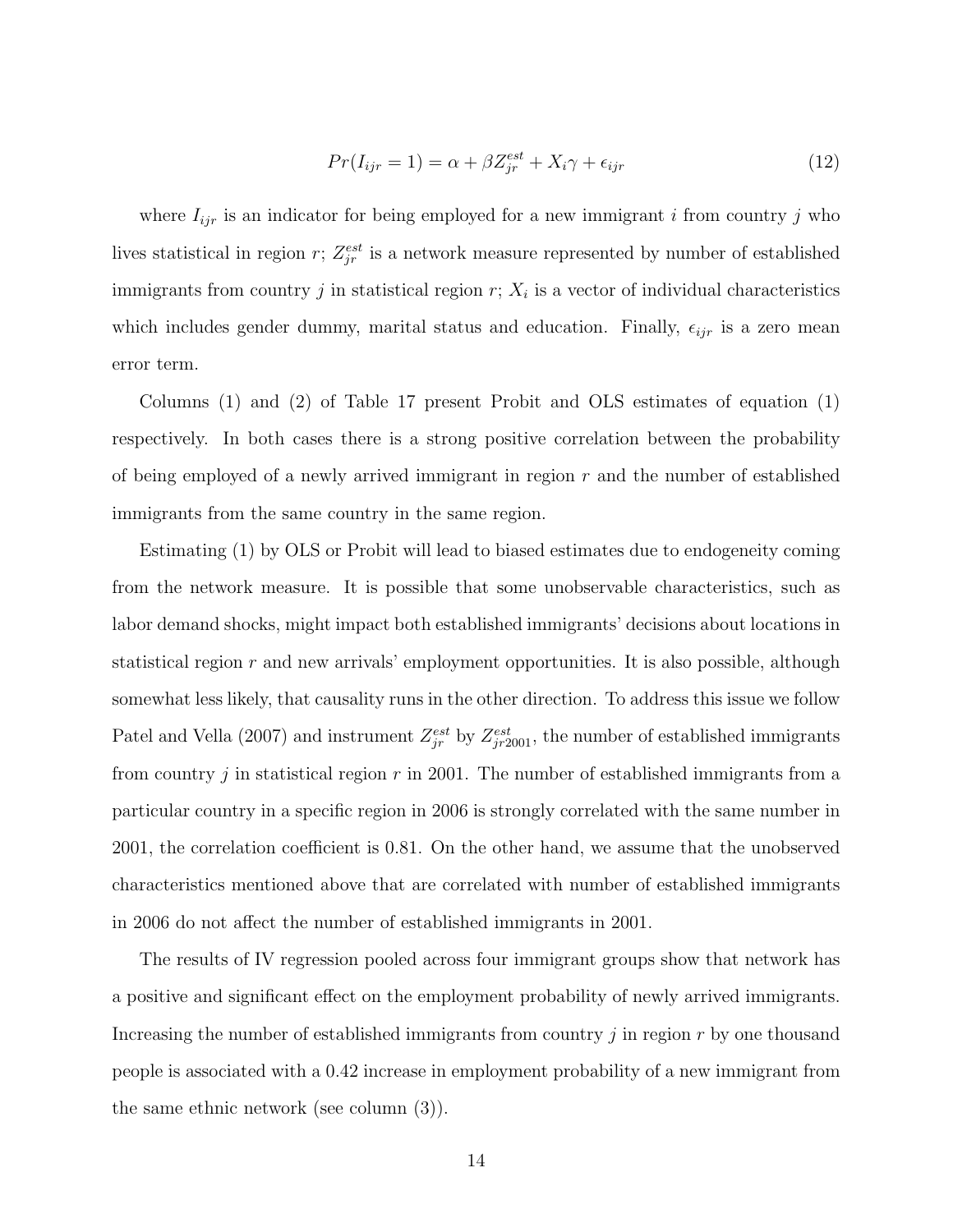In columns (4) and (5) we provide robustness checks of the model by controlling for employment rate in the state. Column (4) presents the results of OLS regression. Column (5) addresses the endogeneity issue of a regressor of main interest, size of established network, and endogeneity of the employment rate in a given state. We instrument employment rate by employment rate in a given state in 2001. Controlling for the overall employment rate in a given state attenuates the magnitude of network coefficient. However the statistical significance of the result remains.

In columns (1)-(5) we considered the general network effect. However, as motivated by theoretical framework, if one believes in language sensitivity story, we might expect some networks to be helpful and some hurtful for new members. Thus, to study impacts of a particular network on employment opportunities, we amend the model to reflect ethnically specific networks. In particular, we include the interaction of a new immigrant's country of origin and the number of established immigrants from the same country (see equation 2).

$$
Pr(I_{ijr} = 1) = \alpha + \beta Z_{jr}^{est} * Pr(I_j = 1) + X_i \gamma + \epsilon_{ijr}
$$
\n(13)

This decomposition unveils interesting results (columns 6 and 7). In fact, only the UK network is positively significantly associated with the employment of its new members. Increasing the size of the network by 1,000 people raises the probability of being employed for a newly arrived Brit by 0.3. On the other hand, the Chinese network "hurts" its new members in terms of employment opportunities. The correlation is positive and insignificant for Filipinos, and negative and insignificant for Indians.

Next, we estimate the impact of immigration network on income of newly arrived immi $grants<sup>10</sup>$ . We are concerned about self-selection into the employment. However, due to the lack of an exclusion restriction and the endogeneity problem in both employment and income equations, we will restrict ourselves to the analysis of income conditional on employment.

 $10$ We estimate wage regressions only for British, Chinese and Filipino immigrants since we don't have information about wages for Indians in 2001.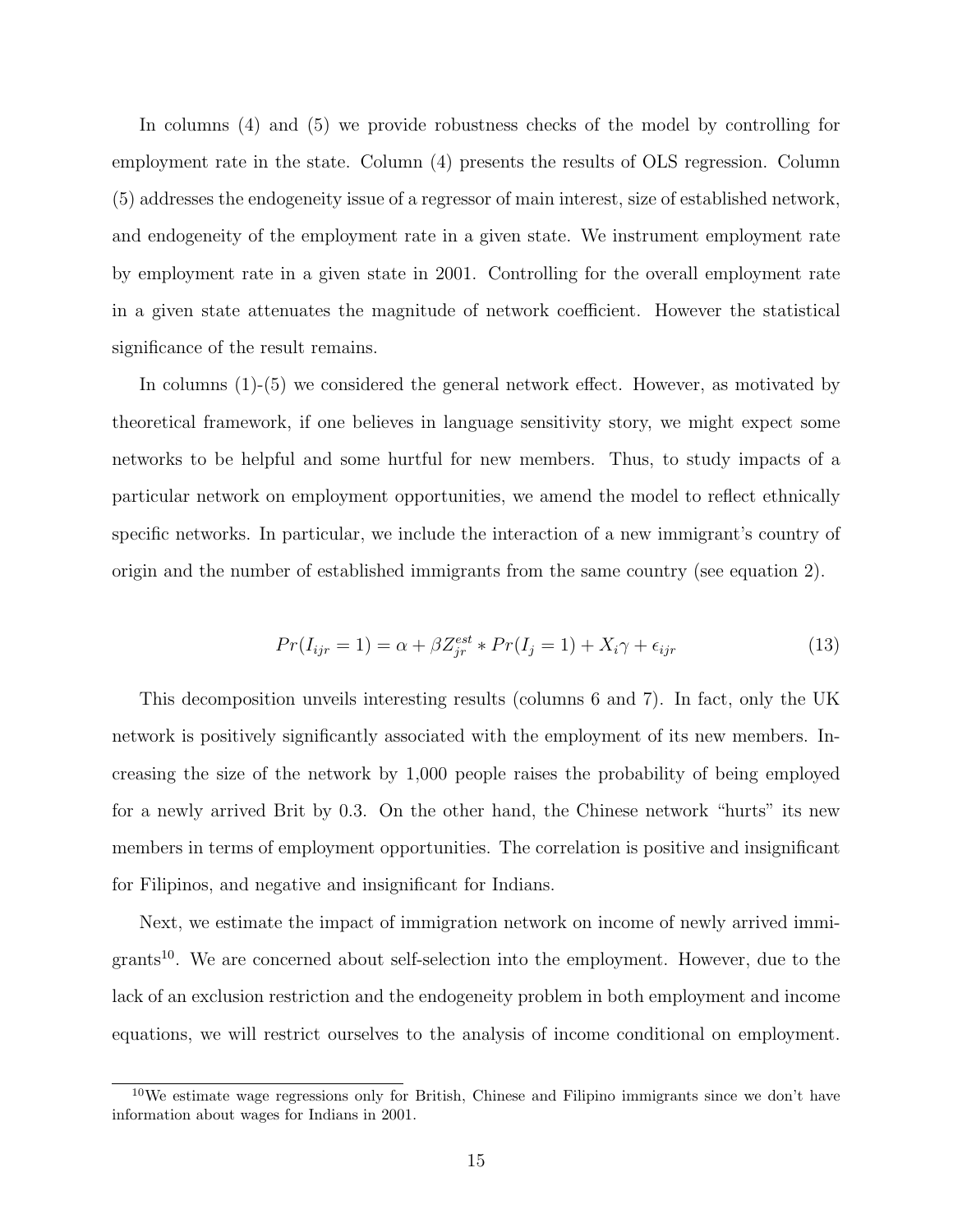The empirical model is as follows

$$
w_{ijr} = \alpha + \beta Z_{jr}^{est} + X_i \gamma + \epsilon_{ijr}
$$
\n<sup>(14)</sup>

where  $w_{ijr}$  is the income of employed new immigrants,  $Z_{jr}^{est}$  is a network measure represented by the number of established immigrants from country  $j$  in statistical region  $r$  or by mean income of established immigrants from country  $j$  in statistical region  $r$ .  $X_i$  is a vector of the same individual characteristics as in equation (1), and  $\epsilon_{ijr}$  is a zero mean error term. As before, we are concerned about the endogeneity of network measures. Thus, we apply the same strategy as in the employment probability case by instrumenting  $Z_{jr}^{est}$  with  $Z_{jr2001}^{est}$ .

Estimation results suggest that, controlling for other characteristics, there is a strong positive correlation between wages of newly arrived immigrants and mean income of established networks (Table 18, cols 2 and 4) and number of old immigrants (Table 20, cols 2 and 4).

Similarly to employment probability, we proceed by separating results for different networks. We find a strong positive association between income of new and old immigrants for all ethnic groups (Table 19, cols 6 and 8). A one dollar increase in the mean income of established immigrants from the respective network implies an AUD 1.6 increase in income of newly arrived Brits and an AUD 1.8 increase of Chinese and Filipinos.

However, when we proxy network by the number of established immigrants from the same country, we find substantial variation in impact of different ethnic groups (Table 21, cols 6 and 8). The British network has a significant positive impact on incomes of newly arrived Brits. But the Chinese network has a strong negative effect on incomes of its new members. The Filipino network also negatively impacts the incomes of its members, however, the relationship is insignificant. These results are similar to what we have found for employment probabilities: the British network helps its new members and the Chinese network "hurts".

The empirical results seem to be supportive of Chiswick and Miller (2000) findings on linguistic enclaves. As we estimated, the British network helps its new members, whereas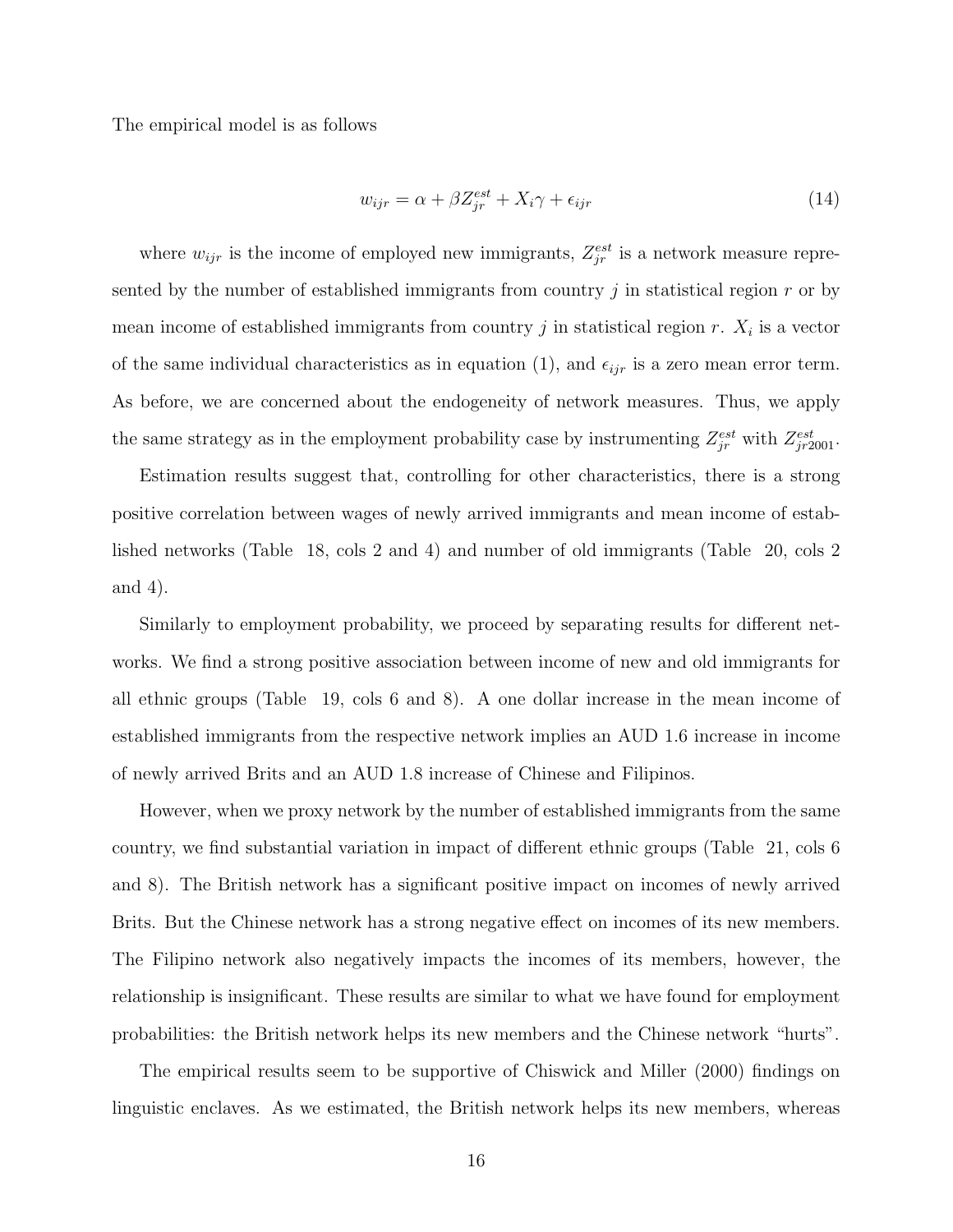the Chinese network "hurts". The Chinese network is an obvious example of ethnic enclave belonging to which might reduce English proficiency. If natives apprehend the distinct ethnic enclave, this might lead to lower labor market outcomes for the members of the particular enclave. On the other hand, British are more similar in their characteristics to natives which might enhance the impact of their network.

Another possible explanation of the result might be in line with the Calvo-Armengol and Jackson (2007) model. The Chinese community might be a low equilibrium network; therefore, belonging to the network actually worsens employment and income opportunities of its new members. On the other hand, the British community is a high equilibrium network, thus, its members enjoy higher labor market outcomes.

## 6 Conclusion

This paper examines the immigrant networks effects in the Australian labor market. We focus on four ethnic networks: British, Chinese, Indian and Filipino. British immigrants are very similar to natives in terms of culture and English language command. Thus, one could expect that Brits have easier time assimilating in the Australian labor market than representatives of other networks. Chinese and Indian immigrants belong to the recent rapidly growing waves of immigration which are very distinct from natives. Finally, immigrants from the Philippines are representative of other Asian immigration to Australia.

We study the impact of these four networks on labor market outcomes of newly arrived immigrants. The regression analysis shows that, in general, network has a positive significant impact on the employment probability and weekly income of new members. However, when differentiating between different networks, we find a lot of heterogeneity in how a particular ethnic network affects labor market outcomes of its new members. For example, British network has a positive significant effect on the probability of being employed and weekly income of a newly arrived immigrant from the UK. On the other hand, Chinese network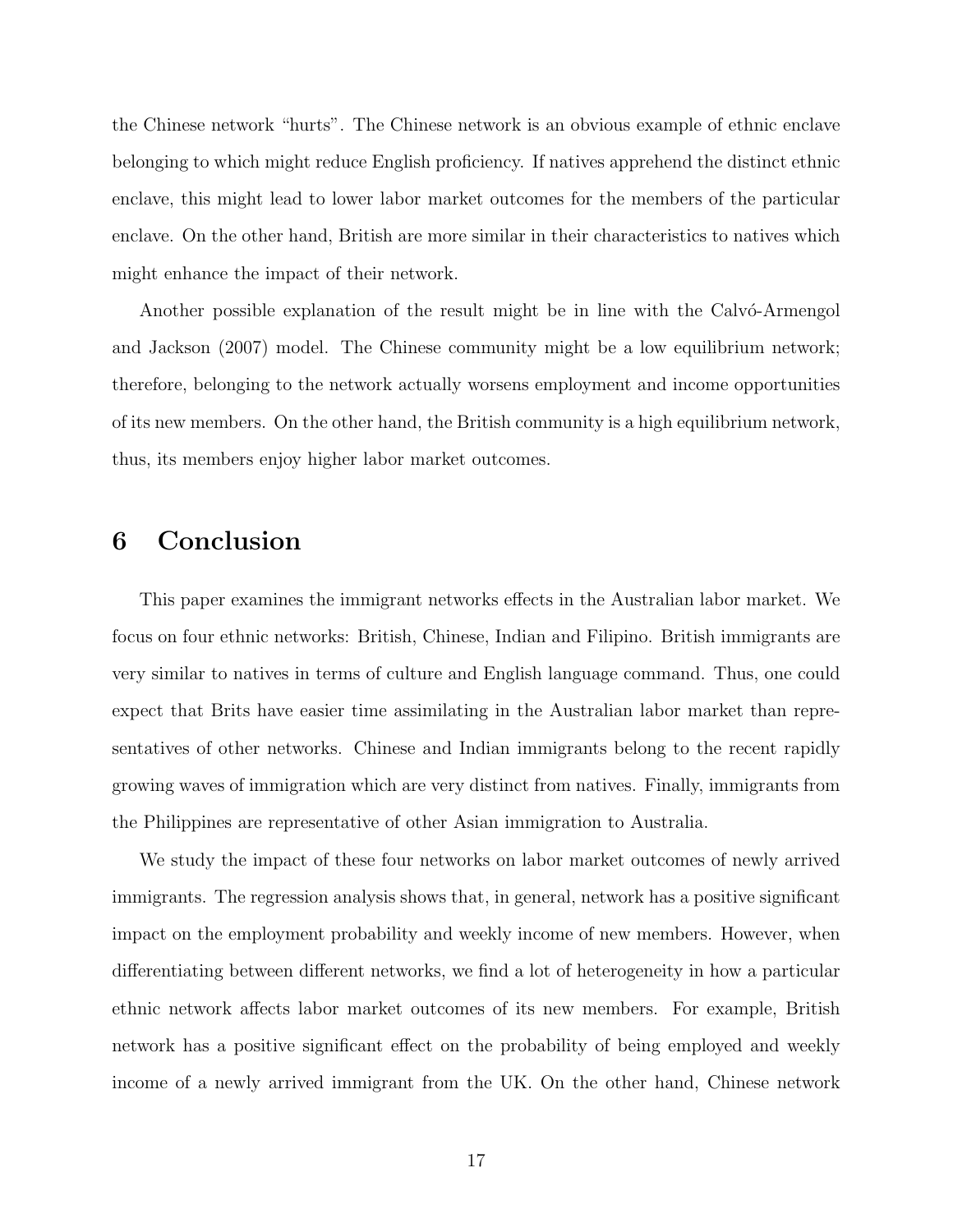negatively impacts both employment probability and income of a new Chinese immigrant. Indian and Filipino networks do not affect labor market outcomes of newly arrived migrants significantly.

Thus, we document the differences in impact of ethnic networks on labor market outcomes of its' new members. Further research is needed to identify if these differences come from the fact that some employers are sensitive towards the particular ethnic groups, or that there are persistent employment opportunity and income inequalities between representatives of different ethnic networks due to the starting states of their networks.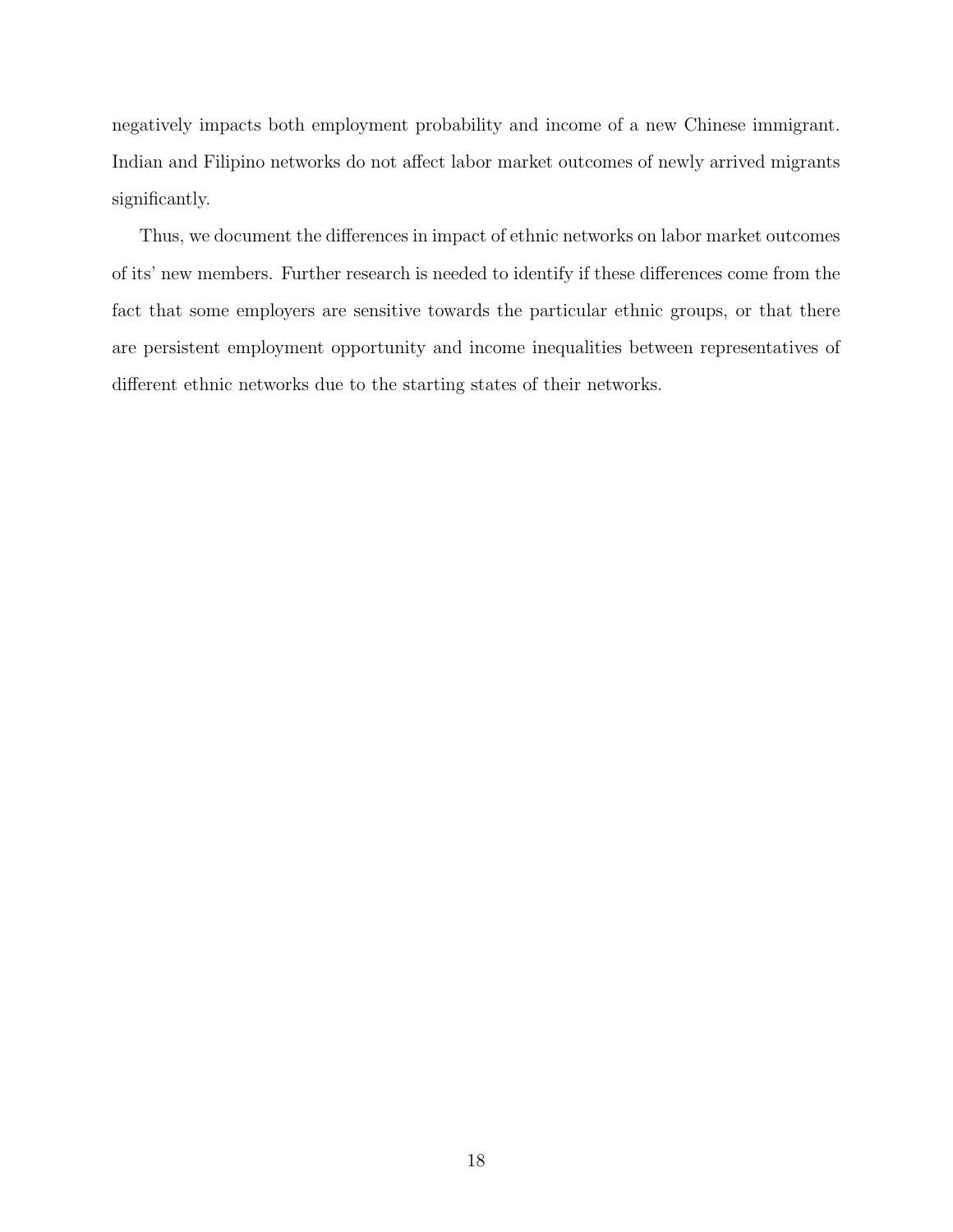## References

Beaman, Lori. "Social Networks and the Dynamics of Labor Market Outcomes: Evidence from Refugees Resettled in the U.S." working paper (2009).

Calvó-Armengol, Antoni, and Matthew O. Jackson. "The Effects of Social Networks on Employment and Inequality." The American Economic Review 94.3 (Jun., 2004): 426-454.

Calvó-Armengol, Antoni, and Matthew O. Jackson. "Networks in Labor Markets: Wage and Employment Dynamics and Inequality." Journal of Economic Theory 132.1 (2007): 507-517.

Chiswick, Barry R., and Paul W. Miller. "Immigration, Language and Multiculturalism in Australia." The Australian Economic Review 32.4 (2000): 369-85.

Chiswick, Barry R., and Paul W. Miller. "Occupational Attainment and Immigrant Economic Progress in Australia." Economic Record 84 (2008): 845-856.

Chiswick, Barry R., and Paul W. Miller. "ORU Analyses of Immigrant Earnings in Australia, with International Comparisons." IZA Discussion Paper 3217 (2009).

Dustmann, Christian, Glitz, Albrecht, and Uta Schäonberg. "Job Search Networks and Ethnic Segregation in the Workplace." working paper (2009).

Flabbi, Luca. "Gender discrimination estimation in a search model with matching and bargaining." International Economic Review (forthcoming) (2009).

Ioannides, Yannis M., and Linda Datcher Loury. "Job Information Networks, Neighborhood Effects, and Inequality", Journal of Economic Literature 42 (2004): 1056-1093.

Kortum, Samuel S. "Book Review: Networks and Markets, by James E. Rauch and Alessandra Casella, eds." Russell Sage Foundation, 2001. Journal of International Economics 61.1 (2003): 249-52.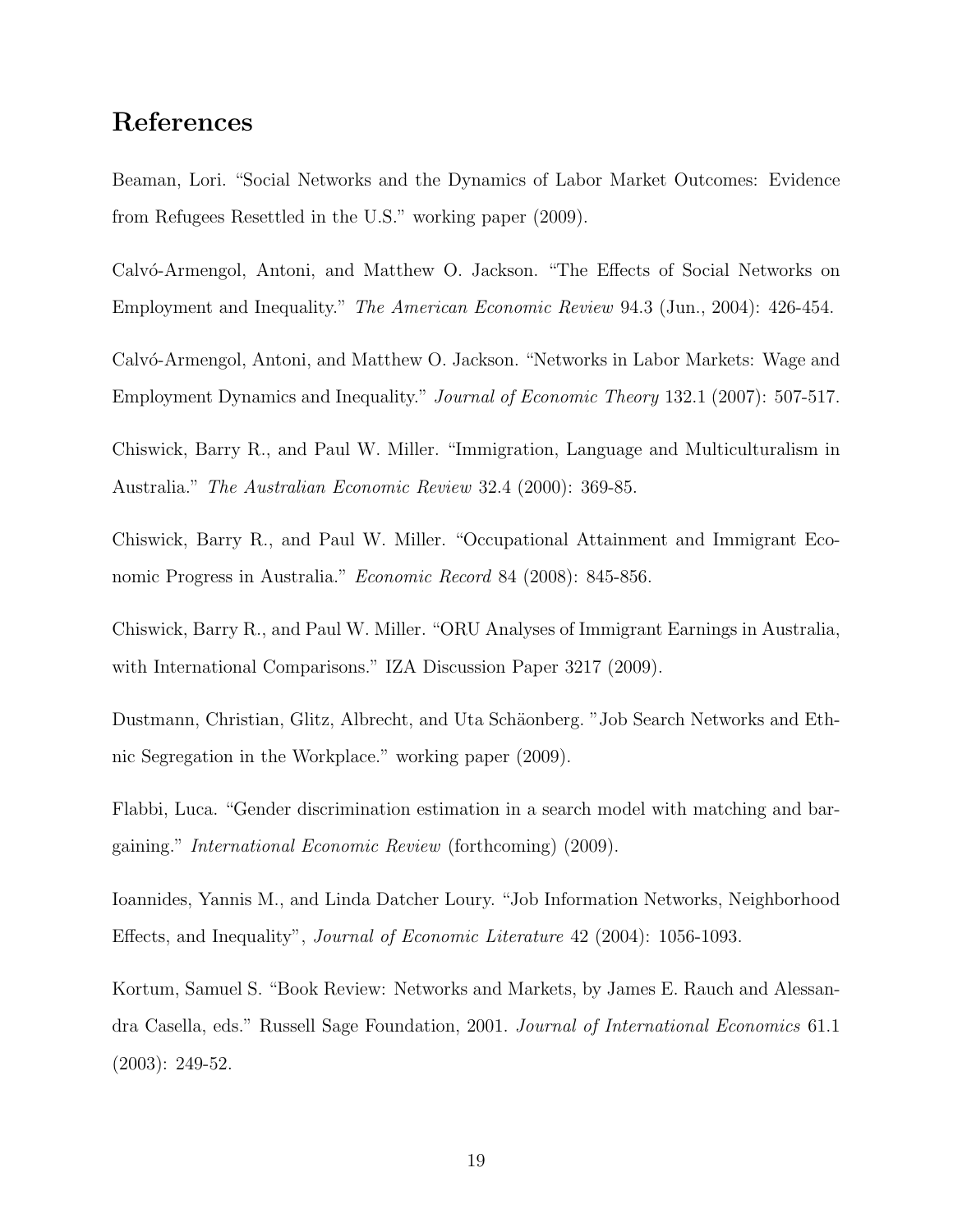Miller, Paul W. and Leanne M. Neo. "Immigrant Unemployment: The Australian Experience." International Migration 35.2 (1998): 155-185.

Munshi, Kaivan. "Networks in the Modern Economy: Mexican Migrants in the US Labor Market." The Quarterly Journal of Economics 118.2 (2003): 549-597.

Patel, Krishna, and Francis Vella. "Immigrant Networks and Their Implications for Occupational Choice and Wages." IZA Discussion Paper 3217 (2007).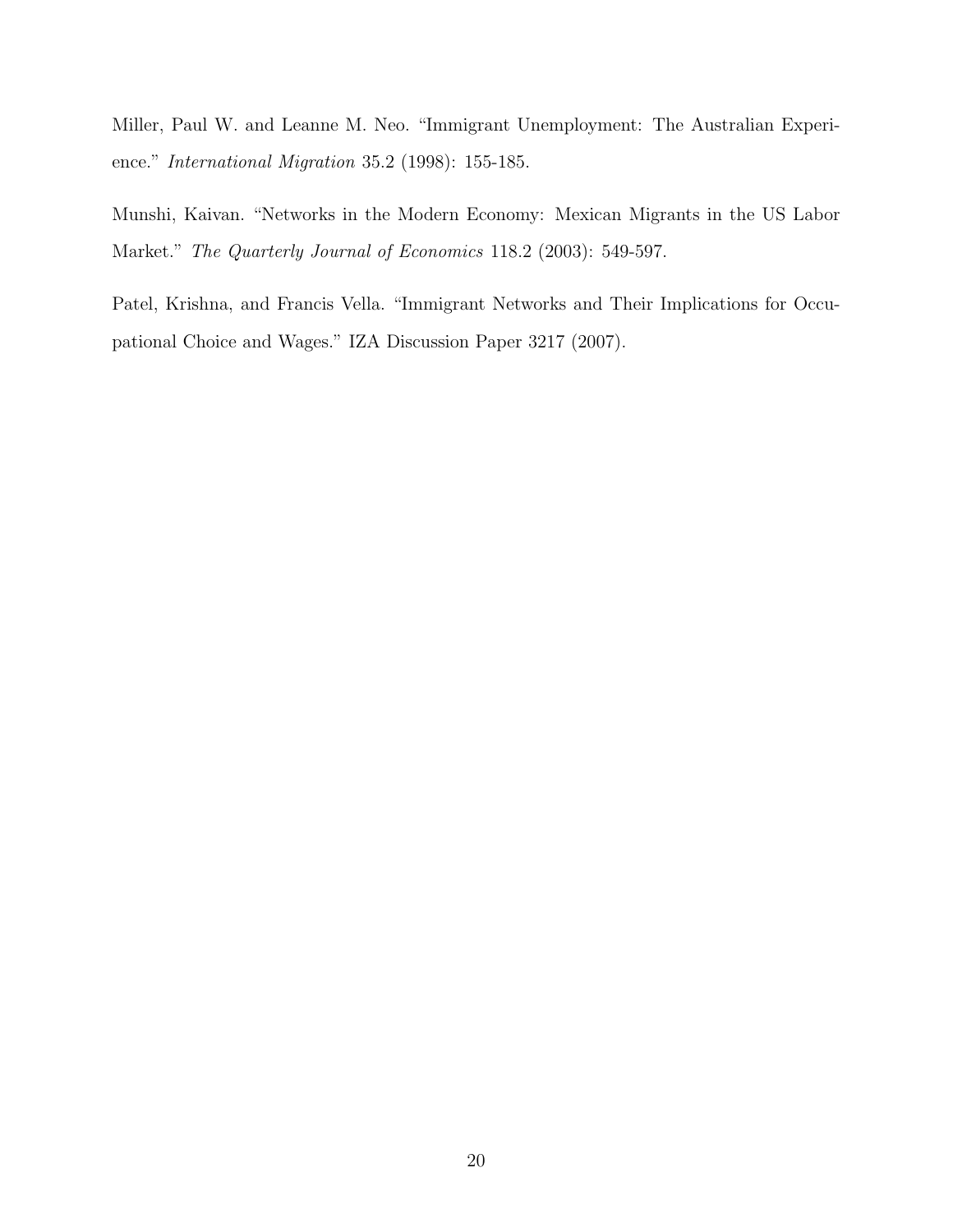## 7 Tables

| Census years/ Country or region             | 1991  | 1996     | 2001  | 2006  |
|---------------------------------------------|-------|----------|-------|-------|
| Americas <sup>a</sup>                       | 3.84  | 3.97     | 3.78  | 4.05  |
| $China^b$                                   | 2.03  | 3.77     | 3.57  | 4.72  |
| Germany                                     | 2.93  | 2.79     | 2.53  | 2.35  |
| Greece                                      | 3.44  | 3.32     | 2.85  | 2.59  |
| India                                       | 1.68  | n/a      | n/a   | 3.38  |
| Italy                                       | 6.89  | 6.14     | 5.02  | 4.48  |
| New Zealand                                 | 7.75  | 7.30     | 8.72  | 8.64  |
| North Africa and the Middle East            | 4.66  | 4.81     | 5.01  | 5.83  |
| North-East Asia <sup><math>c</math></sup>   | 3.08  | 3.45     | 3.99  | 4.07  |
| North-West Europe <sup><math>d</math></sup> | 4.88  | 3.72     | 3.88  | 4.92  |
| Oceania and Antarctica                      | 2.04  | $1.96\,$ | 2.53  | 2.46  |
| The Philippines                             | 1.78  | 2.33     | 2.62  | 2.76  |
| South-East Asia <sup><math>e</math></sup>   | 4.97  | 5.44     | 5.99  | 6.03  |
| Southern and Central $\text{Asia}^f$        | 1.30  | 3.49     | 4.62  | 2.89  |
| Southern and Eastern Europe <sup>g</sup>    | 11.90 | 12.59    | 10.79 | 9.30  |
| Sub-Saharan Africa                          | 2.49  | $3.02\,$ | 3.61  | 4.45  |
| The United Kingdom                          | 31.33 | 28.97    | 26.45 | 23.60 |
| Vietnam                                     | 3.00  | 2.94     | 4.04  | 3.47  |
| Percnt imm in tot popl                      | 22.1  | 21.9     | 21.6  | 22.1  |

#### Table 1: Proportion of immigrants by country (region) of origin in Australia

<sup>a</sup>Canada, Caribbean, Central America, South America and USA

b excludes SARS and Taiwan Province

c excludes China

d excludes Germany and the United Kingdom

e excludes the Philippines and Vietnam

 $\emph{f}$  excludes India in 1991 and 2006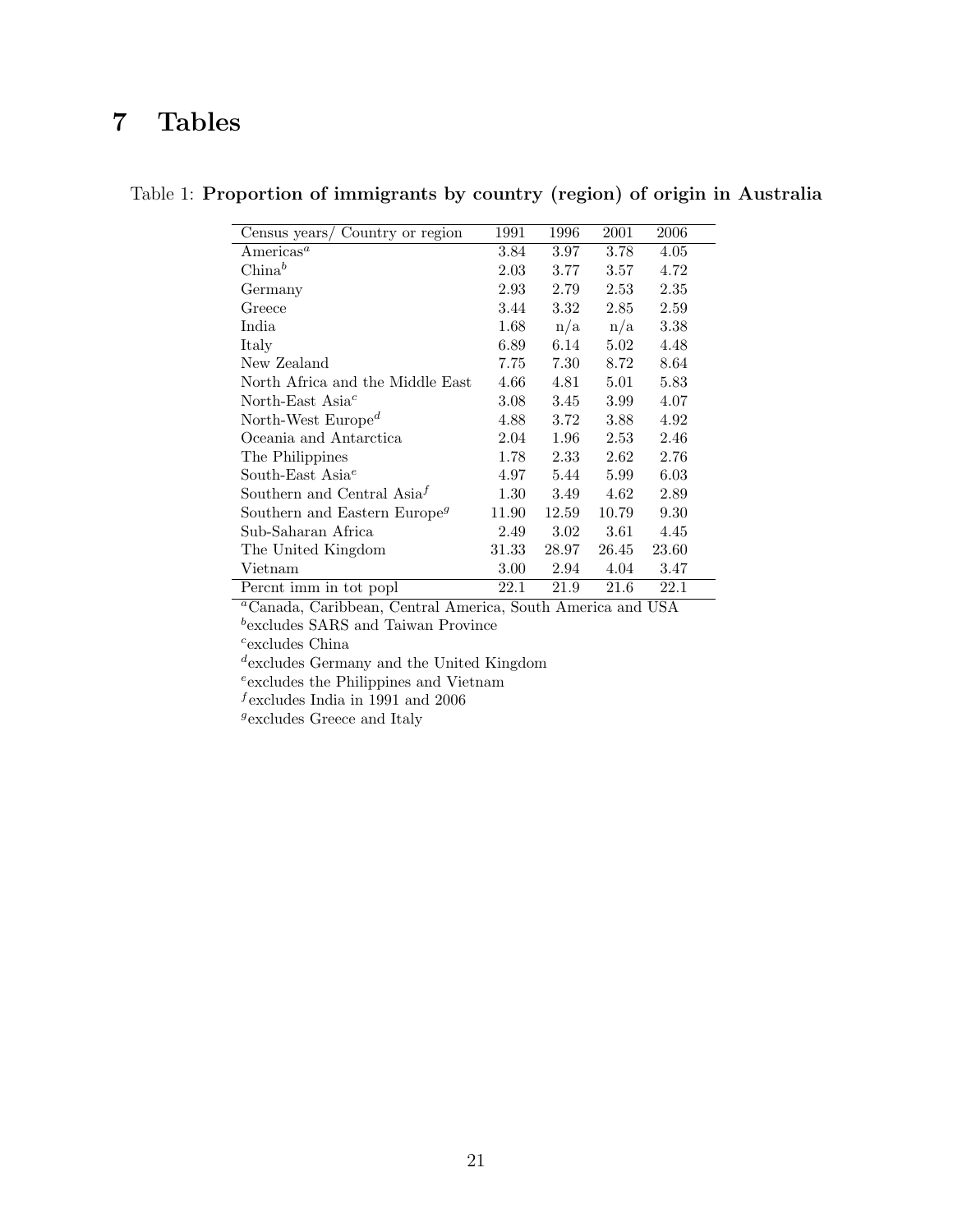| ⊃<br>Country/region of origin                       | <b>Established immigrants</b> | New immigrants | Total  |
|-----------------------------------------------------|-------------------------------|----------------|--------|
| Americas <sup>a</sup>                               | 879                           | 195            | 1,074  |
| $China^b$                                           | 715                           | 378            | 1,093  |
| Germany                                             | 389                           | 56             | 445    |
| Greece                                              | 303                           | 5              | 308    |
| India                                               | 523                           | 410            | 933    |
| Italy                                               | 494                           | 20             | 514    |
| New Zealand                                         | 1,939                         | 465            | 2,404  |
| North Africa and the Middle East                    | 900                           | 167            | 1,067  |
| North-East Asia <sup><math>c</math></sup>           | 711                           | 165            | 876    |
| North-West Europe <sup><math>d</math></sup>         | 919                           | 159            | 1,078  |
| Oceania and Antarctica                              | 539                           | 104            | 643    |
| The Philippines                                     | 649                           | 112            | 761    |
| South-East Asia <sup><math>e</math></sup>           | 1,205                         | 300            | 1,505  |
| Southern and Central Asia <sup><math>f</math></sup> | 500                           | 220            | 720    |
| Southern and Eastern Europe <sup>g</sup>            | 1,611                         | 134            | 1,745  |
| Sub-Saharan Africa                                  | 833                           | 372            | 1,205  |
| The United Kingdom                                  | 4,708                         | 632            | 5,340  |
| Vietnam                                             | 811                           | 45             | 856    |
| Total                                               | 18,628                        | 3.939          | 22,567 |

Table 2: Number of 15-64 immigrants in the labor force by country/region of origin and time of arrival

<sup>a</sup>Canada, Caribbean, Central America, South America and USA

b excludes SARS and Taiwan Province

 $c$ <sub>excludes</sub> China

d excludes Germany and the United Kingdom

e excludes the Philippines and Vietnam

 $f$ excludes India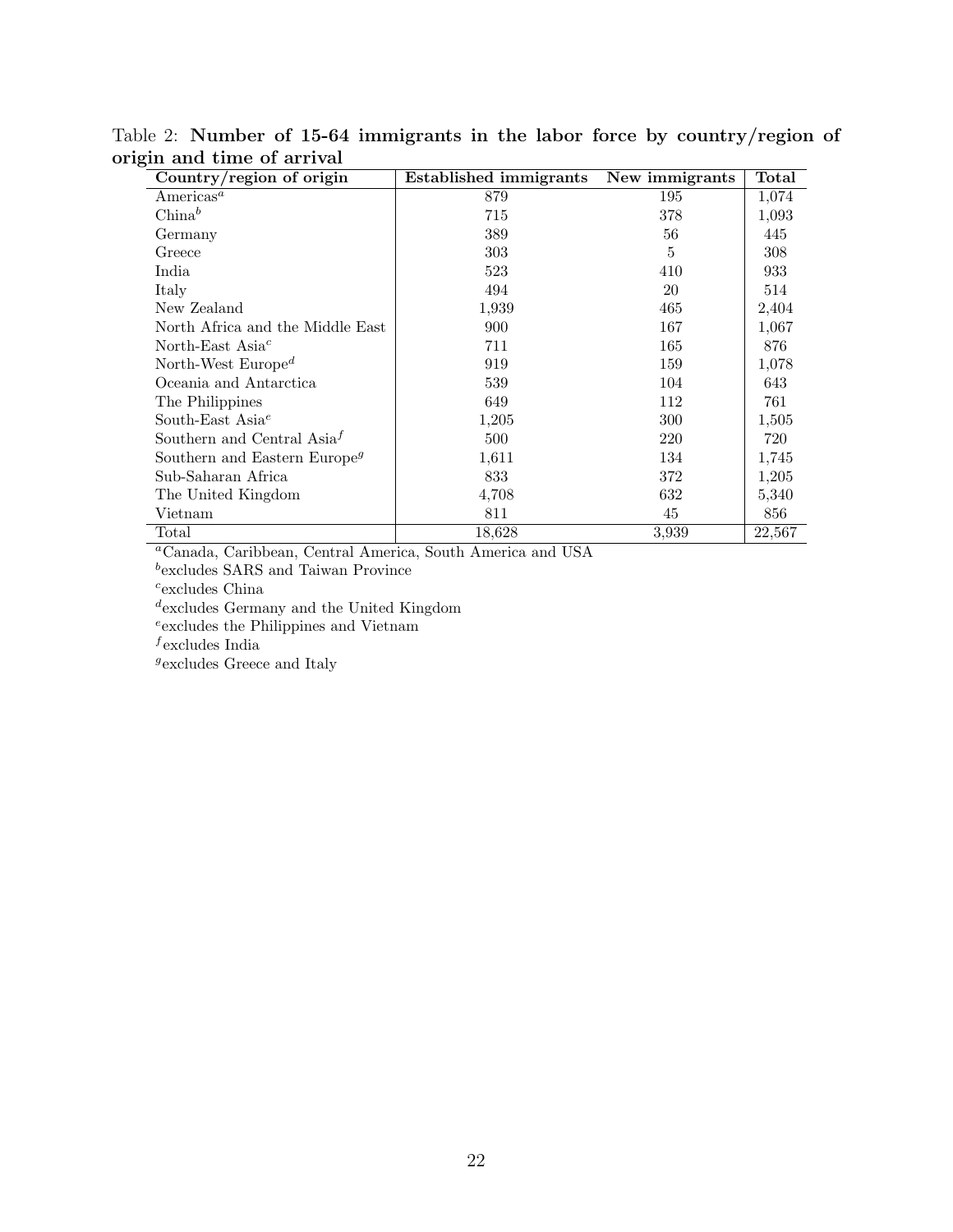| Country/region of origin                            | <b>Established immigrants</b> | New immigrants | Total |
|-----------------------------------------------------|-------------------------------|----------------|-------|
| Americas <sup><math>a</math></sup>                  | 4.72                          | 4.95           | 4.76  |
| $China^b$                                           | 3.84                          | 9.6            | 4.84  |
| Germany                                             | 2.09                          | 1.42           | 1.97  |
| Greece                                              | 1.63                          | 0.13           | 1.36  |
| India                                               | 2.81                          | 10.41          | 4.13  |
| Italy                                               | 2.65                          | 0.51           | 2.28  |
| New Zealand                                         | 10.41                         | 11.81          | 11.65 |
| North Africa and the Middle East                    | 4.83                          | 4.24           | 4.73  |
| North-East Asia <sup><math>c</math></sup>           | 3.82                          | 4.19           | 3.88  |
| North-West Europe <sup>d</sup>                      | 4.93                          | 4.04           | 4.78  |
| Oceania and Antarctica                              | 2.89                          | 2.64           | 2.85  |
| The Philippines                                     | 3.48                          | 2.84           | 3.37  |
| South-East Asia <sup><math>e</math></sup>           | 6.47                          | 7.62           | 6.67  |
| Southern and Central Asia <sup><math>f</math></sup> | 2.68                          | 5.59           | 3.19  |
| Southern and Eastern Europe <sup>g</sup>            | 8.65                          | 3.4            | 7.73  |
| Sub-Saharan Africa                                  | 4.47                          | 9.44           | 5.34  |
| The United Kingdom                                  | 25.27                         | 16.04          | 23.66 |
| Vietnam                                             | 4.35                          | 1.14           | 3.79  |
| Total                                               | 100                           | 100            | 100   |

Table 3: Percentage of 15-64 immigrants in the labor force by country/region of origin and time of arrival

<sup>a</sup>Canada, Caribbean, Central America, South America and USA

b excludes SARS and Taiwan Province

 $c$ <sub>excludes</sub> China

d excludes Germany and the United Kingdom

e excludes the Philippines and Vietnam

 $f$ excludes India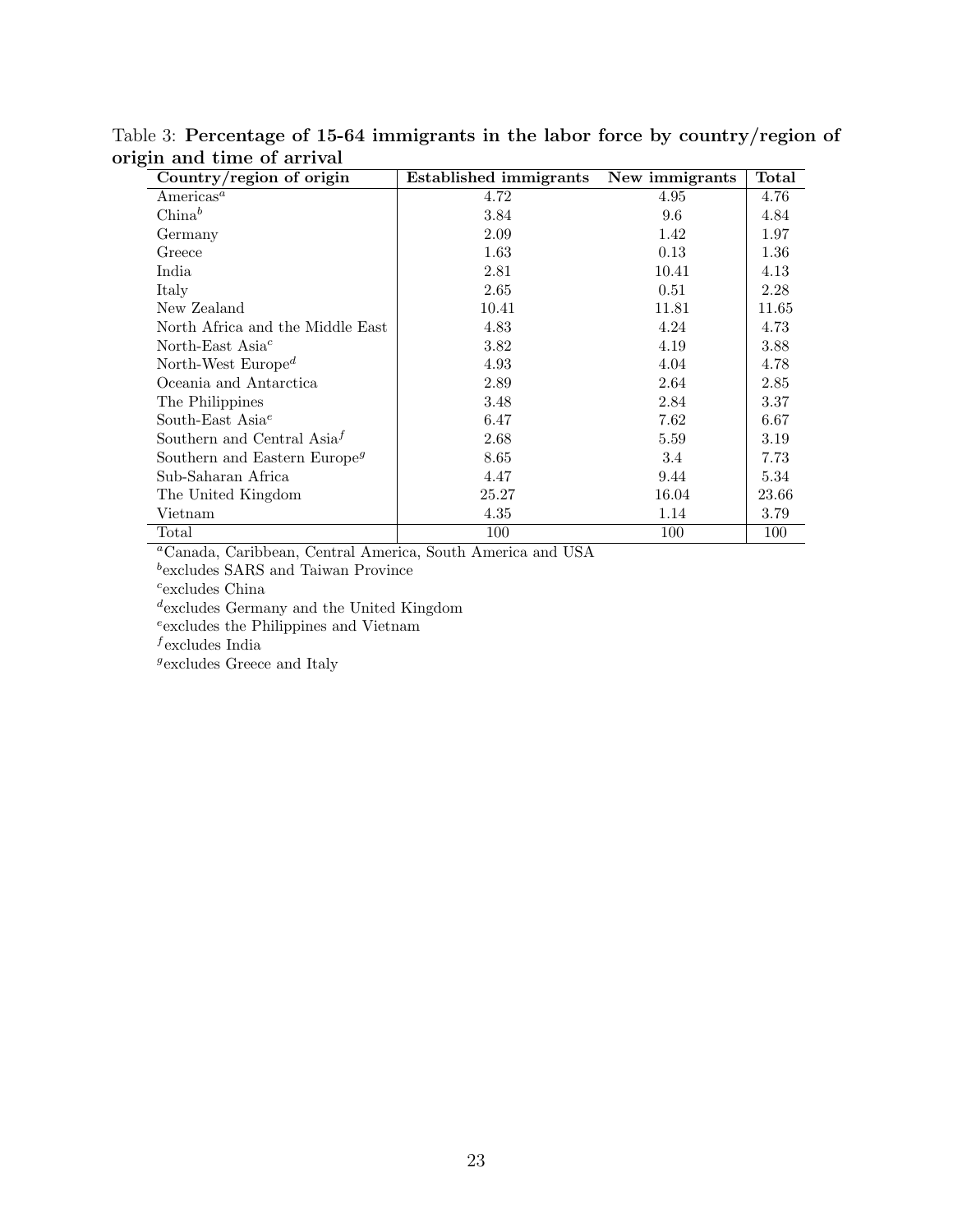| Country/region of origin                            | <b>Established immigrants</b> | New immigrants | Total |
|-----------------------------------------------------|-------------------------------|----------------|-------|
| Americas <sup><math>a</math></sup>                  | 81.84                         | 18.16          | 100   |
| $China^b$                                           | 65.42                         | 34.58          | 100   |
| Germany                                             | 87.42                         | 12.58          | 100   |
| Greece                                              | 98.38                         | 1.62           | 100   |
| India                                               | 56.06                         | 43.94          | 100   |
| Italy                                               | 96.11                         | 3.89           | 100   |
| New Zealand                                         | 80.66                         | 19.34          | 100   |
| North Africa and the Middle East                    | 84.35                         | 15.65          | 100   |
| North-East Asia $^c$                                | 81.16                         | 18.84          | 100   |
| North-West Europe <sup><math>d</math></sup>         | 85.25                         | 14.75          | 100   |
| Oceania and Antarctica                              | 83.83                         | 16.17          | 100   |
| Philippines                                         | 85.28                         | 14.72          | 100   |
| South-East Asia <sup><math>e</math></sup>           | 80.07                         | 19.93          | 100   |
| Southern and Central Asia <sup><math>f</math></sup> | 69.44                         | 30.56          | 100   |
| Southern and Eastern Europe <sup>g</sup>            | 92.32                         | 7.68           | 100   |
| Sub-Saharan Africa                                  | 69.13                         | 30.87          | 100   |
| United Kingdom                                      | 88.16                         | 11.84          | 100   |
| Vietnam                                             | 94.74                         | 5.26           | 100   |
| Total                                               | 82.55                         | 17.45          | 100   |

Table 4: Percentage of 15-64 LF immigrants by year of arrival and country/region of origin

<sup>a</sup>Canada, Caribbean, Central America, South America and USA

b excludes SARS and Taiwan Province

 $c$ <sub>excludes</sub> China

d excludes Germany and the United Kingdom

e excludes the Philippines and Vietnam

 $f$ excludes India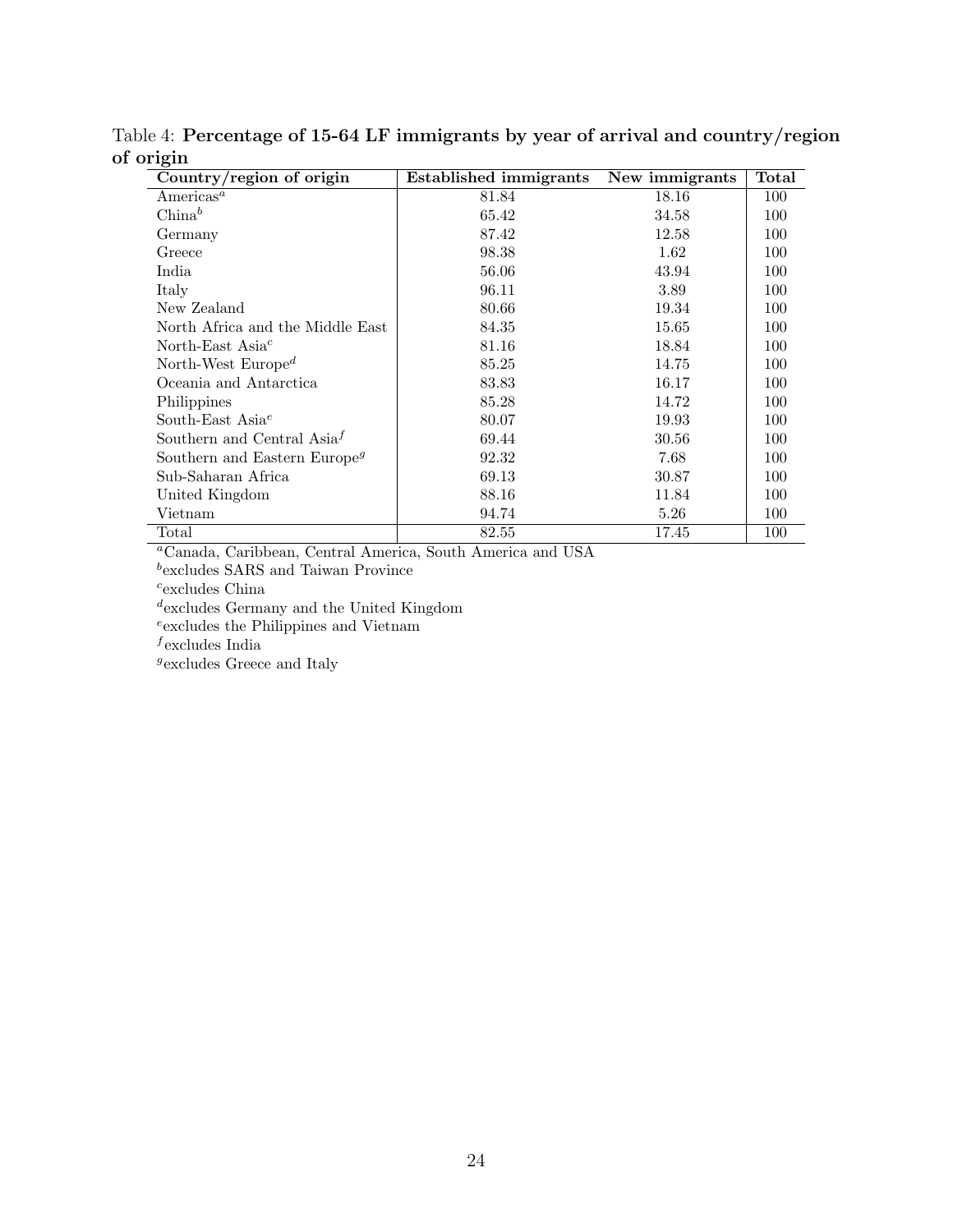Table 5: Percentage of 15-64 LF immigrants from China by year of arrival and top 10 location destinations (for new immigrants)

| <b>State</b>    | Statistical region                      | New immigrants | Established immigrants | Total |
|-----------------|-----------------------------------------|----------------|------------------------|-------|
| New South Wales | St George-Sutherland                    | 12.70          | 14.13                  | 13.63 |
| Victoria.       | Inner Eastern Melbourne                 | 10.32          | 10.07                  | 10.16 |
| New South Wales | Lower Northern Sydney, northern beaches | 8.47           | 8.25                   | 8.33  |
| New South Wales | Inner Sydney, Eastern Suburbs           | 6.08           | 5.03                   | 5.40  |
| New South Wales | Canterbury-Bankstown                    | 5.56           | 5.87                   | 5.76  |
| Victoria        | North Eastern Melbourne                 | 4.76           | 1.96                   | 2.93  |
| New South Wales | Central Western Sydney                  | 4.50           | 8.95                   | 7.41  |
| Victoria        | Outer Western Melbourne                 | 3.97           | 1.82                   | 2.56  |
| Victoria        | Southern Melbourne                      | 3.97           | 1.96                   | 2.65  |
| Victoria        | South Eastern Melbourne, Mornington     | 3.97           | 1.82                   | 2.56  |

#### Table 6: Percentage of 15-64 LF immigrants from India by year of arrival and top 10 location destinations (for new immigrants)

| State           | Statistical region                  | New immigrants | Established immigrants | Total |
|-----------------|-------------------------------------|----------------|------------------------|-------|
| New South Wales | Central Western Sydney              | 12.44          | 6.31                   | 9.00  |
| Victoria.       | Inner Eastern Melbourne             | 11.46          | 6.12                   | 8.47  |
| New South Wales | Outer South Western Sydney          | 6.83           | 4.40                   | 5.47  |
| Victoria        | South Eastern Melbourne, Mornington | 6.34           | 9.75                   | 8.25  |
| Victoria.       | Outer Western Melbourne             | 5.12           | 4.59                   | 4.82  |
| New South Wales | North Western Sydney                | 4.63           | 8.03                   | 6.54  |
| Victoria        | North Eastern Melbourne             | 4.63           | 2.29                   | 3.32  |
| New South Wales | Inner Sydney, Eastern Suburbs       | 3.66           | 2.29                   | 2.89  |
| Victoria        | Inner Melbourne                     | 3.41           | 1.53                   | 2.36  |
| Victoria        | Southern Melbourne                  | 3.17           | 2.68                   | 2.89  |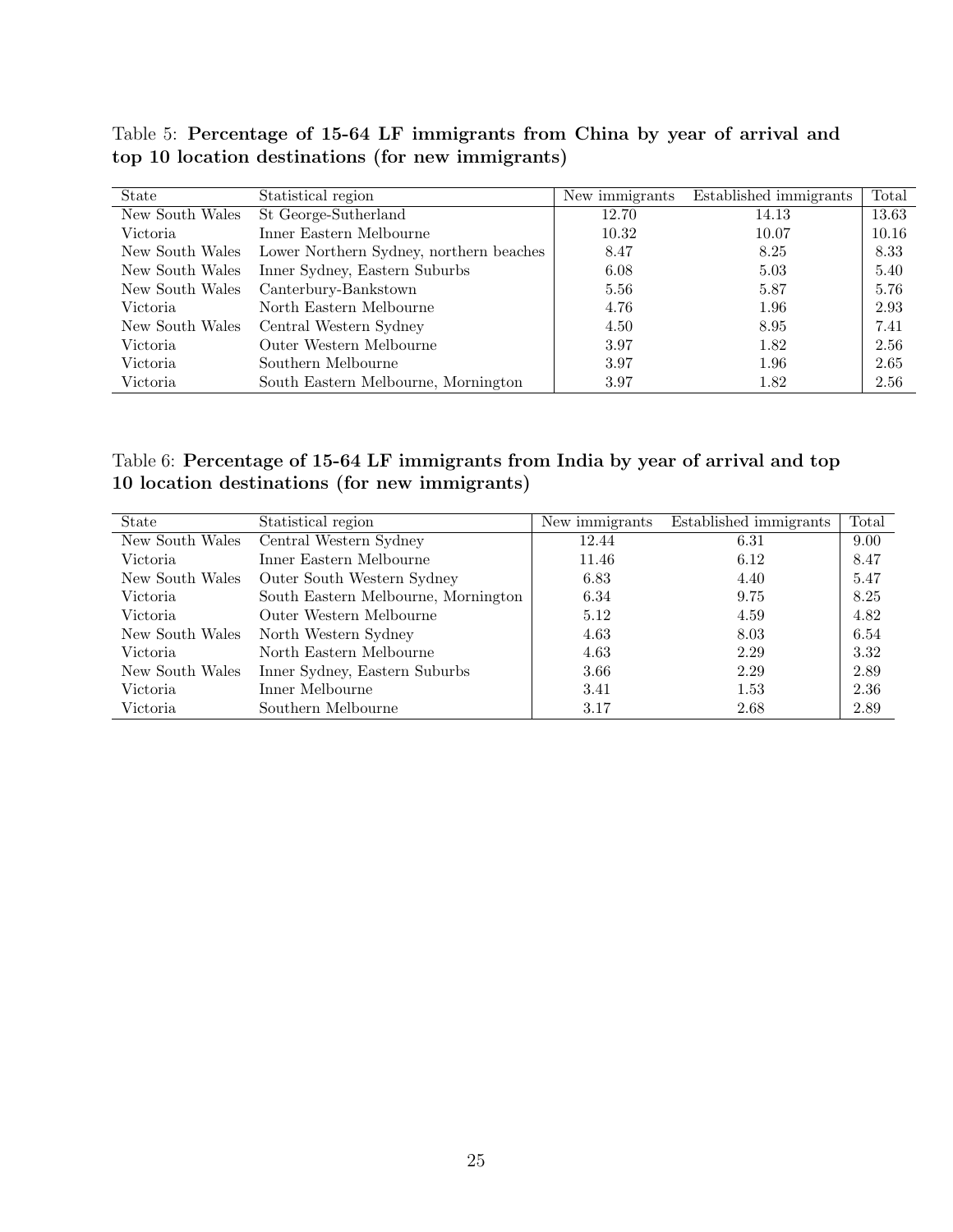Table 7: Percentage of 15-64 LF immigrants from the Philippines by year of arrival and top 10 location destinations (for new immigrants)

| State             | Statistical region                      | New immigrants | Established immigrants | Total |
|-------------------|-----------------------------------------|----------------|------------------------|-------|
| New South Wales   | North Western Sydney                    | 16.96          | 15.72                  | 15.90 |
| Victoria.         | Outer Western Melbourne                 | 8.93           | 9.09                   | 9.07  |
| New South Wales   | Central Western Sydney                  | 8.04           | 4.62                   | 5.12  |
| New South Wales   | Lower Northern Sydney, Northern Beaches | 7.14           | 2.93                   | 3.55  |
| Western Australia | Lower Western WA                        | 4.46           | 0.46                   | 1.05  |
| New South Wales   | Inner Sydney, Eastern Suburbs           | 3.57           | 5.86                   | 5.52  |
| New South Wales   | Canterbury-Bankstown                    | 3.57           | 3.24                   | 3.29  |
| New South Wales   | Outer South Western Sydney              | 3.57           | 6.47                   | 6.04  |
| Queensland        | Brisbane City Outer Ring                | 3.57           | 3.08                   | 3.15  |
| Western Australia | Central Metropolitan (Perth)            | 3.57           | 1.08                   | 1.45  |

Table 8: Percentage of 15-64 LF immigrants from the UK by year of arrival and top 10 location destinations (for new immigrants)

| State             | Statistical region                      | New immigrants | Established immigrants | Total |
|-------------------|-----------------------------------------|----------------|------------------------|-------|
| New South Wales   | Inner Sydney, Eastern Suburbs           | 10.44          | 3.23                   | 4.08  |
| Western Australia | North Metropolitan (Perth)              | 10.44          | 5.69                   | 6.25  |
| New South Wales   | Lower Northern Sydney, Northern Beaches | 7.91           | 3.14                   | 3.71  |
| Queensland        | Brisbane City Inner Ring                | 4.91           | 1.98                   | 2.32  |
| Victoria.         | Inner Melbourne                         | 4.27           | 1.51                   | 1.84  |
| Western Australia | South West Metropolitan (Perth)         | 4.11           | 3.59                   | 3.65  |
| Queensland        | Brisbane City Outer Ring                | 3.48           | 2.63                   | 2.73  |
| Queensland        | North and West BDS Balance              | 3.16           | 2.51                   | 2.58  |
| Queensland        | South and East Moreton                  | 3.01           | 2.59                   | 2.64  |
| Western Australia | South East Metropolitan (Perth)         | 3.01           | 3.91                   | 3.80  |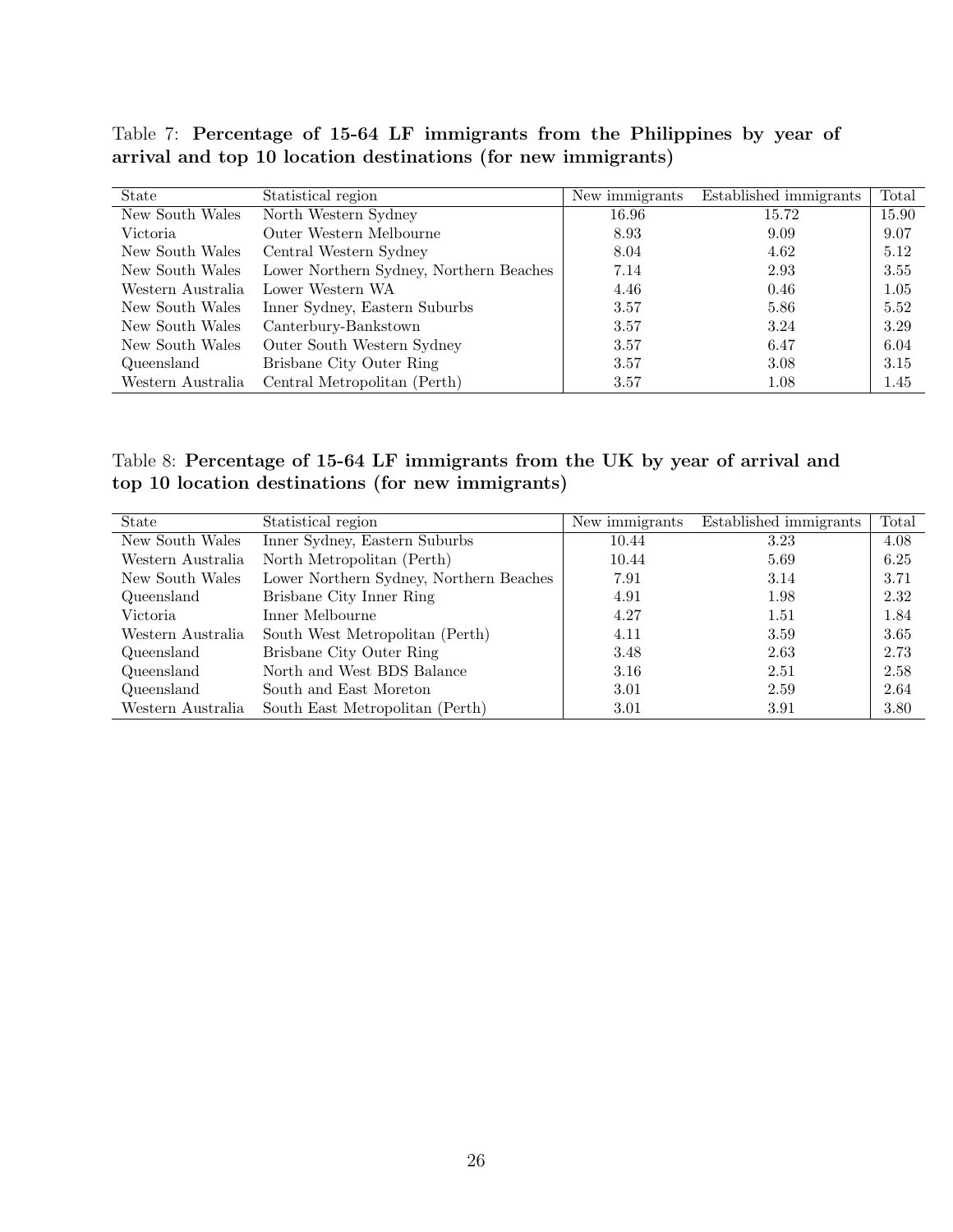Table 9: Percentage of 15-64 immigrants in the labor force by gender and time of arrival

| Ethnic $\text{group}/$ | New immigrants |        | <b>Established immigrants</b> |        |
|------------------------|----------------|--------|-------------------------------|--------|
| Gender                 | Male           | Female | Male                          | Female |
| China                  | 48.15          | 51.85  | 53.43                         | 46.57  |
| India                  | 66.34          | 33.66  | 58.32                         | 41.68  |
| Philippines            | 48.21          | 51.79  | 40.52                         | 59.48  |
| UК                     | 58.86          | 41.14  | 55.99                         | 44.01  |

Table 10: Percentage of 15-64 immigrants in the labor force by age and time of arrival

| Ethnic group/ | New immigrants |          |             |       |       |       | <b>Established immigrants</b> |       |
|---------------|----------------|----------|-------------|-------|-------|-------|-------------------------------|-------|
| Age           | China          | India    | Philippines | UK    | China | India | Philippines                   | UK    |
| $15 - 19$     | 3.44           | 4.15     | 7.14        | 4.43  | 2.94  | 1.91  | 3.54                          | 1.08  |
| 20-24         | 21.96          | 20       | 9.82        | 4.27  | 8.67  | 4.97  | 11.71                         | 2.46  |
| 25-29         | 26.98          | 31.46    | 12.5        | 15.51 | 6.15  | 9.37  | 9.55                          | 3.31  |
| 30-34         | 17.72          | 22.2     | 16.96       | 21.2  | 6.15  | 8.8   | 12.79                         | 5.84  |
| 35-39         | 15.61          | 10.49    | 22.32       | 20.09 | 11.19 | 15.49 | 8.17                          | 11.36 |
| $40 - 44$     | 8.2            | 4.88     | 17.86       | 17.72 | 20.14 | 15.87 | 15.56                         | 18.71 |
| 45-49         | 2.38           | 3.17     | 8.04        | 8.54  | 18.46 | 14.91 | 13.41                         | 16.65 |
| 50-54         | 2.65           | 2.2      | 4.46        | 4.27  | 14.27 | 11.85 | 14.02                         | 14.32 |
| 55-59         | 0.79           | 1.46     | 0.89        | 2.85  | 7.97  | 10.13 | 9.4                           | 16.53 |
| 60-64         | 0.26           | $\Omega$ | $\Omega$    | 1.11  | 4.06  | 6.69  | 1.85                          | 9.73  |

Table 11: Percentage of 15-64 immigrants in the labor force by education and time of arrival

| Ethnic group |             | New immigrants   |             |             | Established immigrants |             |
|--------------|-------------|------------------|-------------|-------------|------------------------|-------------|
| education    | 12 or above | 11 or equivalent | 10 or below | 12 or above | 11 or equivalent       | 10 or below |
| China        | 90.46       | 2.45             | 7.08        | 83.02       | 3.02                   | 13.96       |
| India        | 93.27       | 0.75             | 5.99        | 84.13       | 4.37                   | 11.51       |
| Philippines  | 79.63       | 2.78             | 17.59       | 82.6        | 3.58                   | 13.82       |
| UK           | 80.00       | 9.84             | 10.16       | 51.91       | 12.94                  | 35.15       |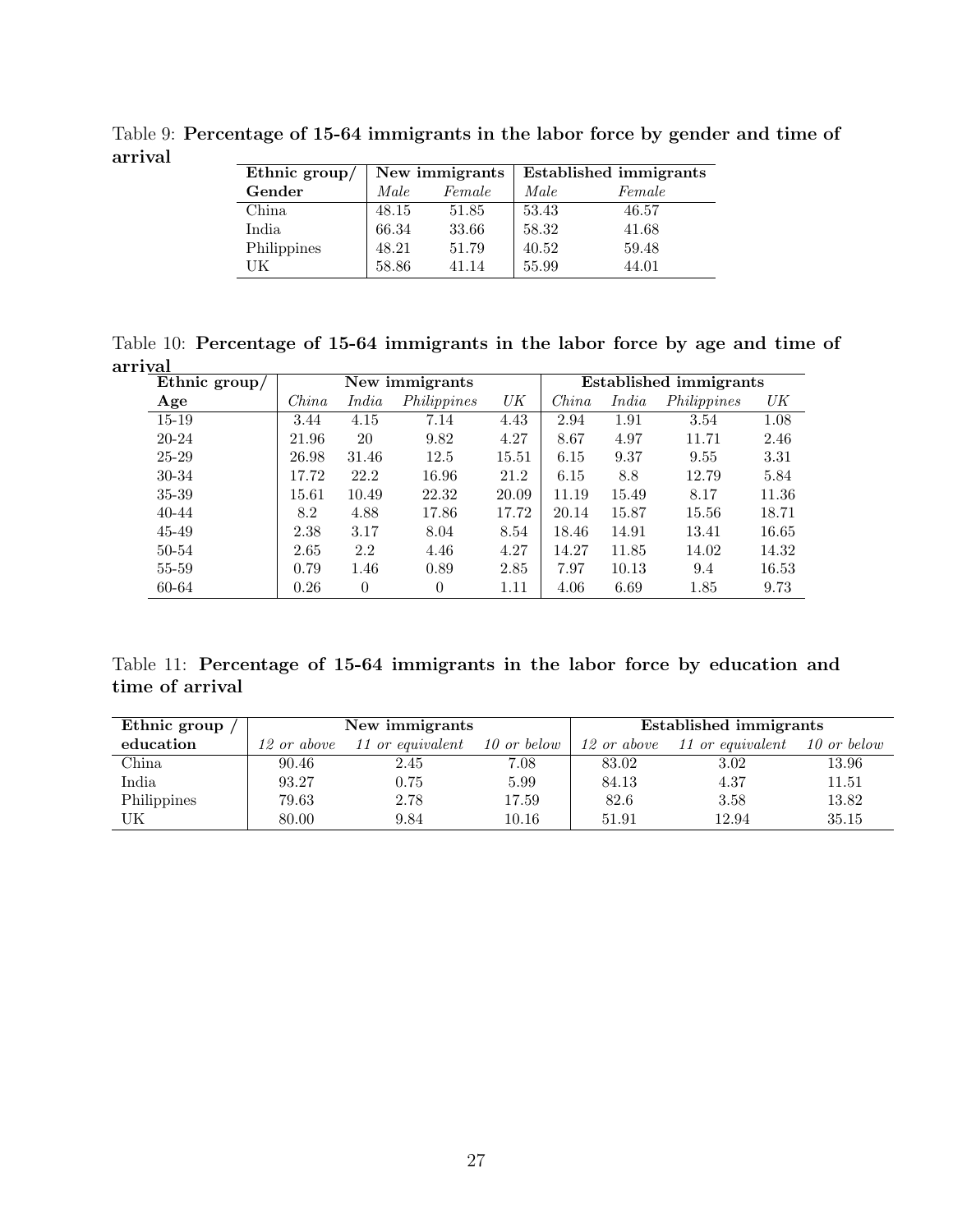| English proficiency and time of arrival |                                                                                       |  |  |                        |  |
|-----------------------------------------|---------------------------------------------------------------------------------------|--|--|------------------------|--|
| Ethnic group                            | New immigrants                                                                        |  |  | Established immigrants |  |
| English ability                         | V.well/well N.well/N.well at all Not appl   V.well/well N.well/N.well at all Not appl |  |  |                        |  |

China 173.74 23.61 2.65 70.13 26.09 3.79

|                                         |  |  |  | Table 12: Percentage of 15-64 immigrants in the labor force by self-reported |
|-----------------------------------------|--|--|--|------------------------------------------------------------------------------|
| English proficiency and time of arrival |  |  |  |                                                                              |

| India       | 85.89 | 570<br>1.IU | 12.38 | 51.25    | 0.96 | 47.78 |
|-------------|-------|-------------|-------|----------|------|-------|
| Philippines | 79.44 | 3.74        | 16.82 | 71.59    | 0.47 | 27.94 |
| UK          | 2.54  | 0.00        | 97.46 | ${0.98}$ | 0.06 | 98.96 |
|             |       |             |       |          |      |       |

Table 13: Employment rate of 15-64 immigrants by gender and time of arrival

| Ethnic group |      | New immigrants |       |      | <b>Established immigrants</b> |       |  |  |
|--------------|------|----------------|-------|------|-------------------------------|-------|--|--|
| Gender       | Male | Female         | Total | Male | Female                        | Total |  |  |
| China        | 0.85 | 0.77           | 0.80  | 0.95 | 0.93                          | 0.94  |  |  |
| India        | 0.88 | 0.8            | 0.85  | 0.97 | 0.99                          | 0.98  |  |  |
| Philippines  | 0.96 | 0.88           | 0.92  | 0.95 | 0.95                          | 0.95  |  |  |
| UK           | 0.95 | 0.93           | 0.94  | 0.96 | 0.97                          | 0.96  |  |  |

|         | Table 14: Employment rate of 15-64 immigrants by education level and time of |  |  |  |  |  |
|---------|------------------------------------------------------------------------------|--|--|--|--|--|
| arrival |                                                                              |  |  |  |  |  |

| Ethnic group |             | New immigrants   |             | Established immigrants |                  |             |  |
|--------------|-------------|------------------|-------------|------------------------|------------------|-------------|--|
| education    | 12 or above | 11 or equivalent | 10 or below | 12 or above            | 11 or equivalent | 10 or below |  |
| China        | 0.82        | 0.78             | 0.69        | 0.94                   | 0.9              | 0.94        |  |
| India        | 0.85        | 1.00             | 0.79        | 0.99                   | 1.00             | 0.90        |  |
| Philippines  | 0.97        | 0.67             | 0.74        | 0.95                   | 0.91             | 0.92        |  |
| UK           | 0.95        | 0.85             | 0.98        | 0.98                   | 0.94             | 0.95        |  |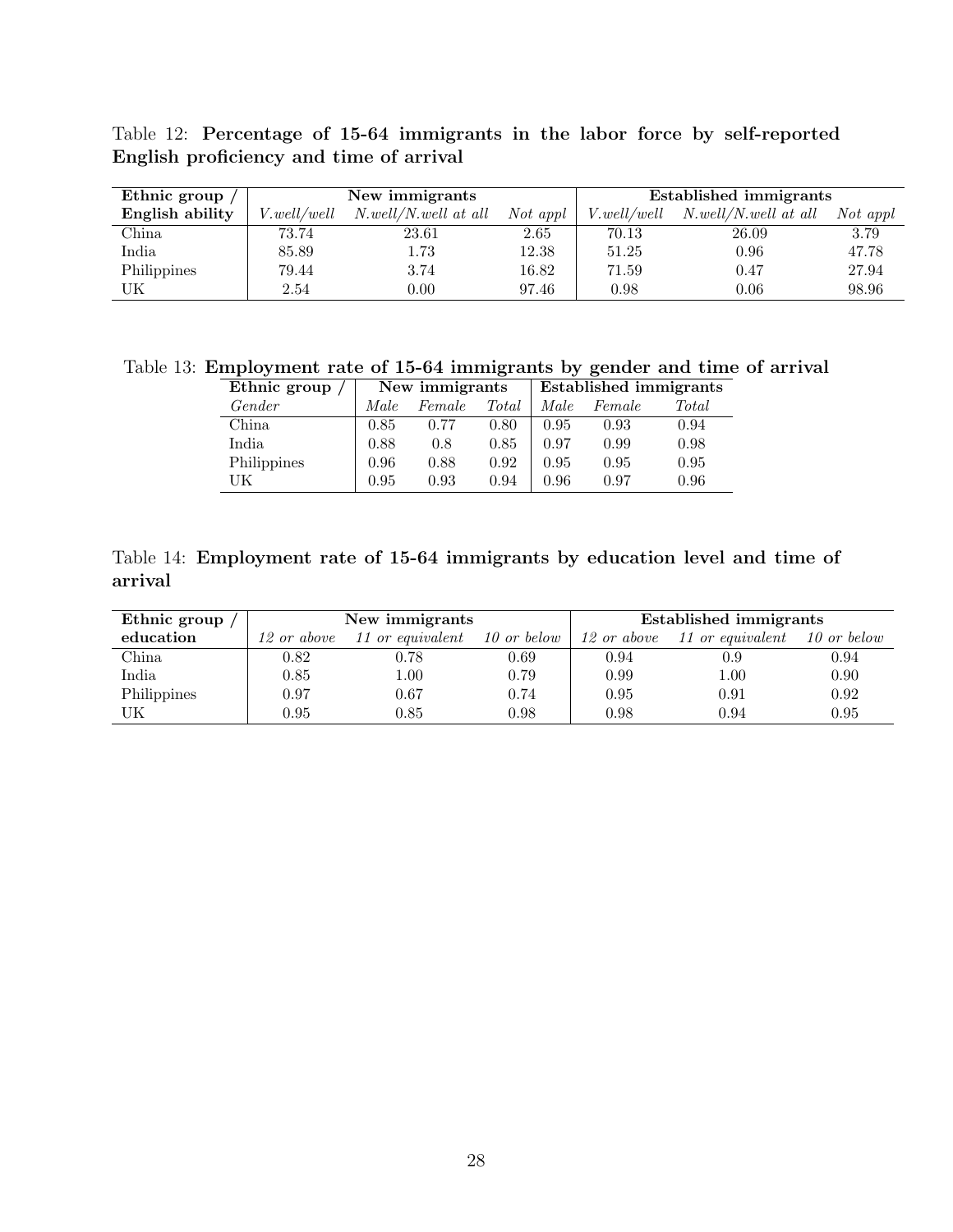| Ethnic group | New immigrants |        |        | <b>Established immigrants</b> |        |       |  |
|--------------|----------------|--------|--------|-------------------------------|--------|-------|--|
| Gender       | Male.          | Female | Total  | Male.                         | Female | Total |  |
| China        | 527.5          | 381.1  | 451.5  | 715.7                         | 621.1  | 672   |  |
| India        | 690.8          | 587.6  | 656.1  | 1116.9                        | 866.7  | 1013  |  |
| Philippines  | 806.6          | 575.4  | 685.8  | 827.5                         | 715.8  | 761   |  |
| UК           | 1159.8         | 809.2  | 1014.9 | 1109.5                        | 746.7  | 949.4 |  |

Table 15: Weekly income (AUD) of 15-64 immigrants by gender and time of arrival

Table 16: Weekly income (AUD) of 15-64 immigrants by education level and time of arrival

| Ethnic group |             | New immigrants   |             | Established immigrants |                  |             |  |
|--------------|-------------|------------------|-------------|------------------------|------------------|-------------|--|
| education    | 12 or above | 11 or equivalent | 10 or below | 12 or above            | 11 or equivalent | 10 or below |  |
| China        | 461.5       | 330.6            | 306.8       | 708.2                  | 666.3            | 461.6       |  |
| India        | 654.4       | 1258.3           | 629.2       | 1070.7                 | 543.2            | 793.8       |  |
| Philippines  | 757.4       | 366.7            | 476.3       | 803.8                  | 544.3            | 607.1       |  |
| UΚ           | 1093.5      | 635.2            | 800.8       | 1081.9                 | 848.9            | 800.6       |  |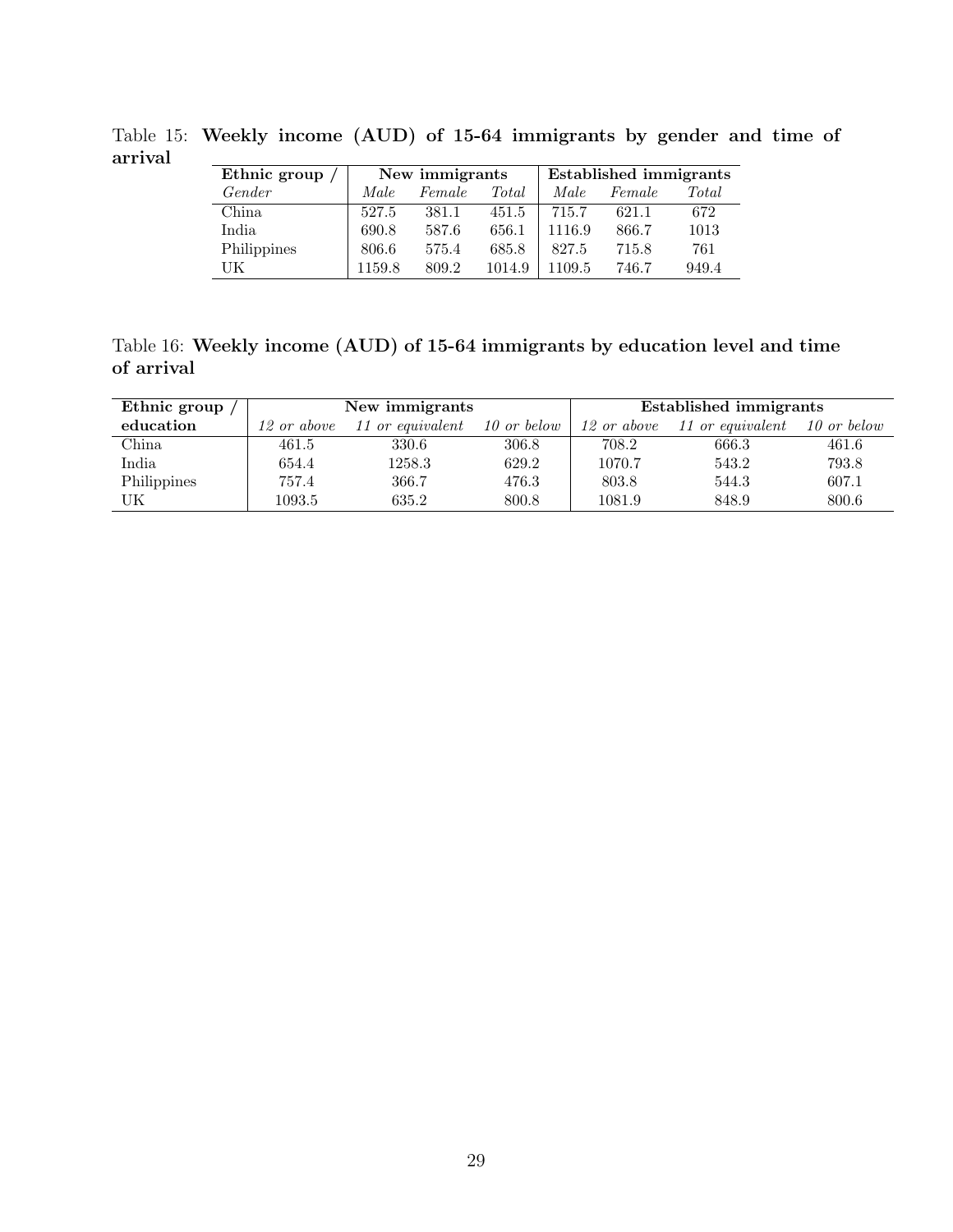|                             | $\mathbf{1}$ | $\overline{2}$ | $\overline{3}$ | 4              | 5           | 6           | $\overline{7}$ |
|-----------------------------|--------------|----------------|----------------|----------------|-------------|-------------|----------------|
| Dependent variable/         | dprobit      | <b>OLS</b>     | IV             | <b>OLS</b>     | IV          | <b>OLS</b>  | IV             |
| Independent vars            | Empl rate    | Empl rate      | Empl rate      | Empl rate      | Empl rate   | Empl rate   | Empl rate      |
| thnd of employed old imm    | 0.451        | 0.355          | 0.417          | 0.338          | 0.358       |             |                |
| from country j in area r    | $(3.56)$ **  | $(3.09)$ **    | $(3.94)$ **    | $(2.09)^*$     | $(1.95)^*$  |             |                |
| employment rate             |              |                |                | 2.733          | 2.568       | $-1.065$    | $-1.136$       |
| in state S                  |              |                |                | (0.65)         | (0.58)      | (0.89)      | (0.21)         |
| India x thnd of est Indian  |              |                |                |                |             | $-0.313$    | $-1.022$       |
| imm in area r               |              |                |                |                |             | (0.48)      | (1.23)         |
| China x thnd of est Chinese |              |                |                |                |             | $-0.603$    | $-1.217$       |
| imm in area r               |              |                |                |                |             | $(2.05)^*$  | $(2.29)^*$     |
| Philip x thnd of est Philip |              |                |                |                |             | 0.704       | 0.418          |
| imm in area r               |              |                |                |                |             | (1.28)      | (0.65)         |
| UK x thnd of est UK         |              |                |                |                |             | 0.426       | 0.305          |
| imm in area r               |              |                |                |                |             | $(3.92)$ ** | (1.76)         |
| male dummy                  | 0.053        | 0.055          | 0.055          | 0.054          | 0.054       | 0.053       | 0.051          |
|                             | $(3.28)$ **  | $(3.35)$ **    | $(3.35)$ **    | $(3.21)$ **    | $(3.21)$ ** | $(3.21)$ ** | $(3.10)$ **    |
| married dummy               | $-0.008$     | $-0.011$       | $-0.011$       | $-0.011$       | $-0.011$    | $-0.005$    | $-0.002$       |
|                             | (0.42)       | (0.55)         | (0.55)         | (0.55)         | (0.54)      | (0.23)      | (0.08)         |
| Highest edu: grade 11       | $-0.095$     | $-0.069$       | $-0.07$        | $-0.077$       | $-0.078$    | $-0.078$    | $-0.078$       |
|                             | $(2.18)^*$   | (1.79)         | (1.82)         | (1.92)         | (1.94)      | $(2.03)^*$  | (1.94)         |
| Highest edu: grade 10       | $-0.037$     | $-0.04$        | $-0.039$       | $-0.038$       | $-0.038$    | $-0.039$    | $-0.037$       |
| and below                   | (1.35)       | (1.51)         | (1.46)         | (1.42)         | (1.43)      | (1.49)      | (1.39)         |
| age                         | 0.011        | 0.014          | 0.014          | 0.015          | 0.015       | 0.012       | 0.012          |
|                             | (1.9)        | $(2.38)^{*}$   | $(2.40)^*$     | $(2.47)^*$     | $(2.43)^*$  | $(2.12)^*$  | $(2.00)*$      |
| age squared                 | 0            | $\theta$       | $\overline{0}$ | $\theta$       | $\theta$    | $\theta$    | $\theta$       |
|                             | (1.44)       | (1.91)         | (1.93)         | $(2.01)^*$     | $(1.98)^*$  | (1.73)      | (1.65)         |
| State dummies               | Yes          | Yes            | Yes            | N <sub>o</sub> | No          | No          | N <sub>o</sub> |
| Constant                    |              | 0.55           | 0.429          | $-2.054$       | $-1.896$    | 1.598       | 1.689          |
|                             |              | $(5.45)$ **    | (0.4)          | (0.51)         | (0.45)      | (1.4)       | (0.33)         |
| Observations                | 1513         | 1532           | 1532           | 1532           | 1532        | 1532        | 1532           |
| R-squared                   |              | 0.04           |                | 0.03           |             | 0.05        |                |

Table 17: Employment regression results

Note: Absolute value of t-stat in parentheses; \* significant at 5 percent, \*\* significant at 1 percent; omitted category of educational level - grade 12 and above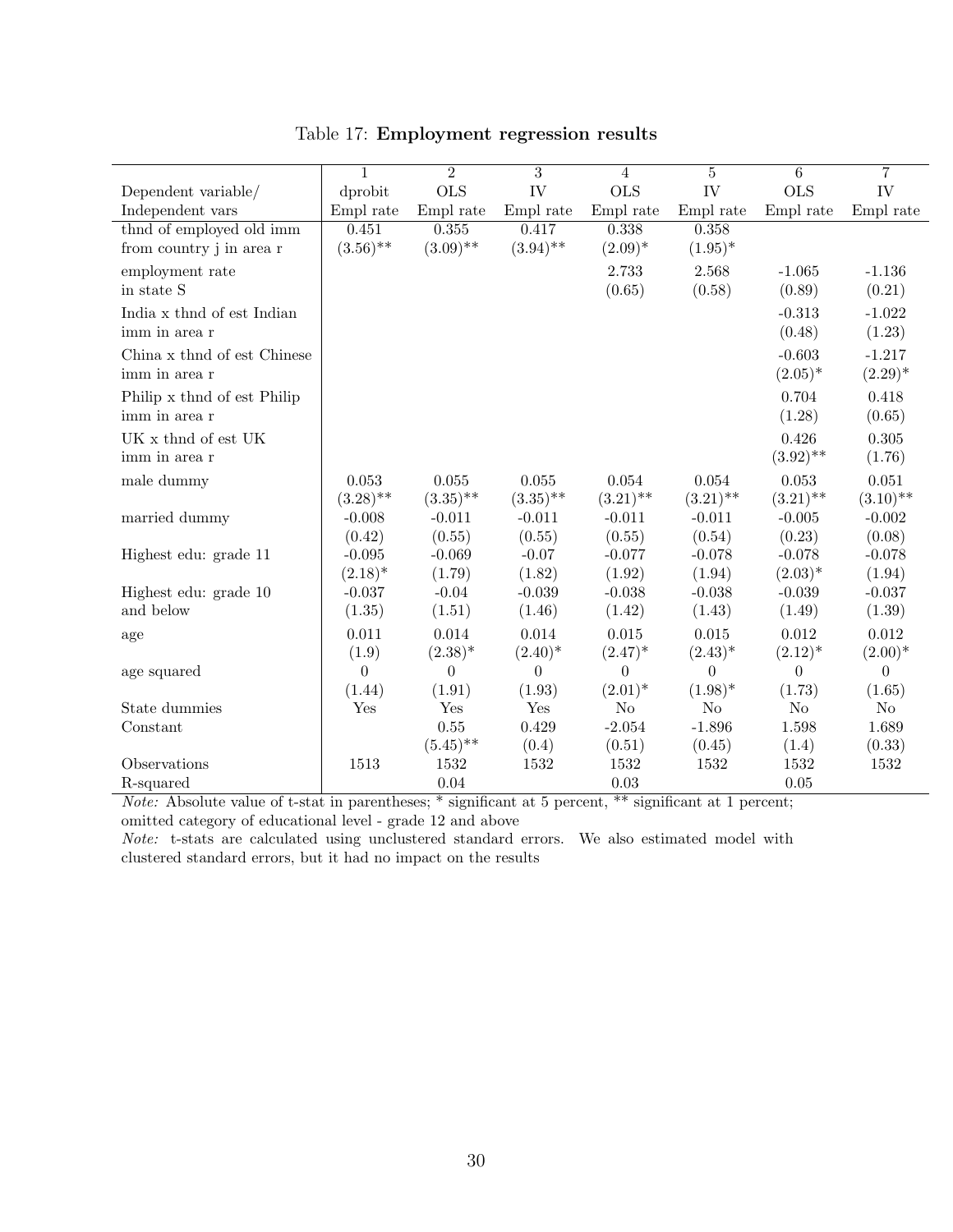|                          | $100 \times 100$ . Income $100 \times 100$<br>1 | $\mathfrak{D}$ | 3             | 4             |
|--------------------------|-------------------------------------------------|----------------|---------------|---------------|
| Dependent variable/      | <b>OLS</b>                                      | IV             | <b>OLS</b>    | IV            |
| Independent vars         | Weekly income                                   | Weekly income  | Weekly income | Weekly income |
| mean income of est imm   | 1.037                                           | 1.355          | 1.047         | 1.344         |
| from country j in area r | $(15.39)$ **                                    | $(13.01)$ **   | $(16.31)$ **  | $(13.33)$ **  |
| Employment rate          |                                                 |                | $-164.867$    | 2401.23       |
| in state S               |                                                 |                | (0.08)        | (0.45)        |
| male dummy               | 242.157                                         | 237.37         | 242.727       | 236.501       |
|                          | $(7.63)$ **                                     | $(7.40)$ **    | $(7.67)$ **   | $(7.28)$ **   |
| married dummy            | 26.028                                          | 63.721         | 26.033        | 62.159        |
|                          | (0.69)                                          | (1.61)         | (0.69)        | (1.58)        |
| Highest edu: grade 11    | $-238.224$                                      | $-259.354$     | $-240.585$    | $-271.662$    |
|                          | $(3.63)$ **                                     | $(3.93)$ **    | $(3.68)$ **   | $(3.84)$ **   |
| Highest edu: grade 10    | $-158.607$                                      | $-154.789$     | $-156.557$    | $-157.334$    |
| and below                | $(3.16)$ **                                     | $(3.07)$ **    | $(3.14)$ **   | $(3.14)$ **   |
| age                      | 78.709                                          | 70.762         | 77.634        | 70.034        |
|                          | $(7.16)$ **                                     | $(6.24)$ **    | $(7.12)$ **   | $(6.23)$ **   |
| age squared              | $-0.905$                                        | $-0.822$       | $-0.891$      | $-0.813$      |
|                          | $(6.22)$ **                                     | $(5.52)$ **    | $(6.16)$ **   | $(5.49)$ **   |
| State variables          | Yes                                             | Yes            | No            | No            |
| Constant                 | $-1765.75$                                      | $-1912.77$     | $-1601.91$    | $-4145.82$    |
|                          | $(9.25)$ **                                     | $(9.82)$ **    | (0.85)        | (0.81)        |
| Observations             | 1107                                            | 1093           | 1107          | 1093          |
| R-squared                | 0.35                                            |                | 0.35          |               |

Table 18: Income regression results

Note: Absolute value of t-stat in parentheses; \*significant at 5 percent, \*\* significant at 1 percent; omitted category of educational level - grade 12 and above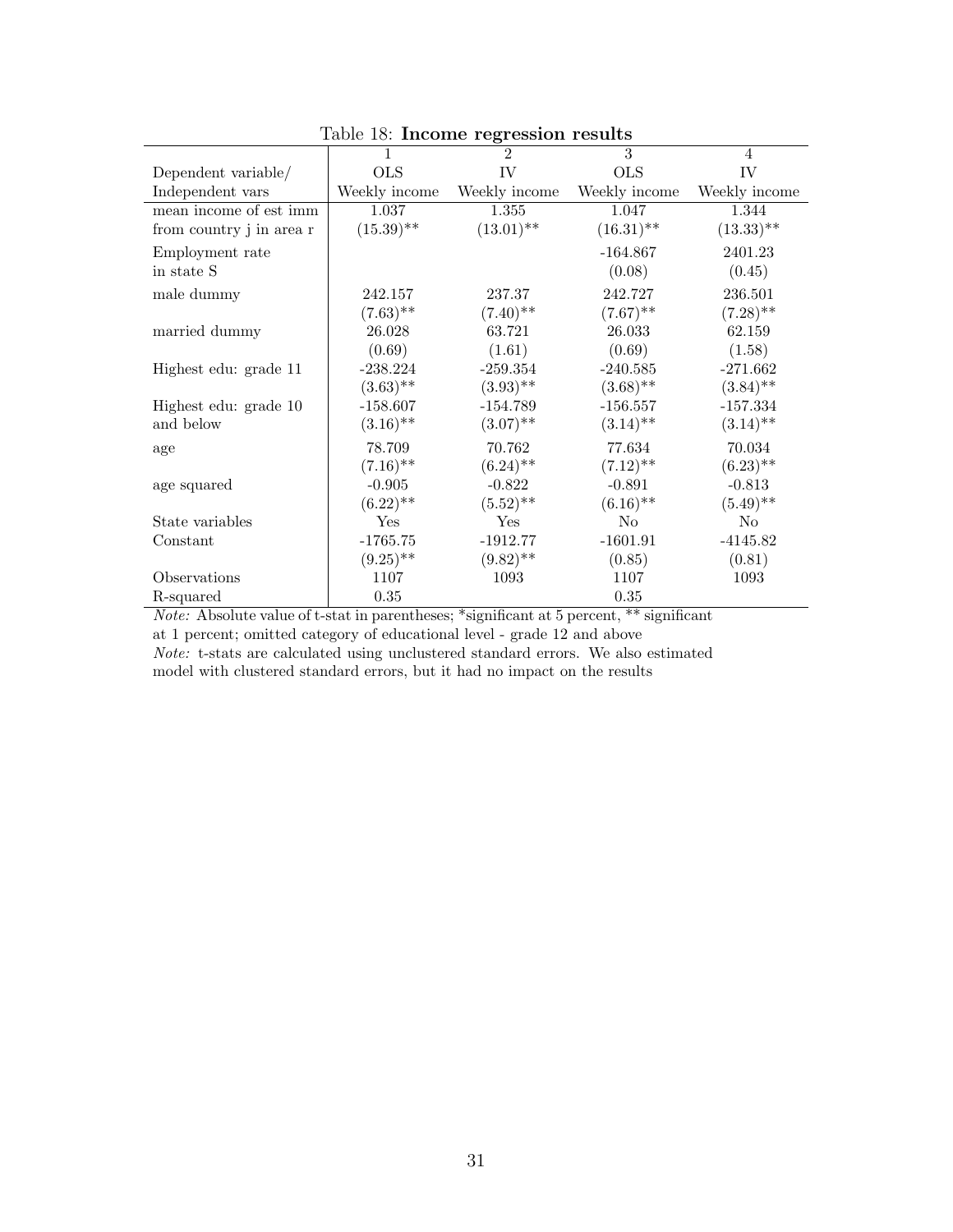|                                   | $_{\rm{r}}$ $_{\rm{c}}$ $_{\rm{r}}$ $_{\rm{r}}$ $_{\rm{r}}$ $_{\rm{r}}$ $_{\rm{r}}$ $_{\rm{r}}$ $_{\rm{r}}$ $_{\rm{r}}$ $_{\rm{r}}$ $_{\rm{r}}$ $_{\rm{r}}$ $_{\rm{r}}$ $_{\rm{r}}$ $_{\rm{r}}$ $_{\rm{r}}$ $_{\rm{r}}$ $_{\rm{r}}$ $_{\rm{r}}$ $_{\rm{r}}$ $_{\rm{r}}$ $_{\rm{r}}$ $_{\rm{r}}$ $_{\rm{r$ |               |                |                |
|-----------------------------------|-----------------------------------------------------------------------------------------------------------------------------------------------------------------------------------------------------------------------------------------------------------------------------------------------------------|---------------|----------------|----------------|
|                                   | $\overline{5}$                                                                                                                                                                                                                                                                                            | 6             | $\overline{7}$ | $\overline{8}$ |
| Dependent variable/               | <b>OLS</b>                                                                                                                                                                                                                                                                                                | IV            | <b>OLS</b>     | IV             |
| Independent vars                  | Weekly income                                                                                                                                                                                                                                                                                             | Weekly income | Weekly income  | Weekly income  |
| Employment rate                   |                                                                                                                                                                                                                                                                                                           |               | $-3515.25$     | 8383.787       |
| in state S                        |                                                                                                                                                                                                                                                                                                           |               | (1.71)         | (0.65)         |
| China x mean income of Chinese    | 0.353                                                                                                                                                                                                                                                                                                     | 1.758         | 0.485          | 1.795          |
| est imm in stat region r          | $(2.67)$ **                                                                                                                                                                                                                                                                                               | $(2.59)$ **   | $(4.06)$ **    | $(2.22)^*$     |
| Philippines x mean income of      | 0.545                                                                                                                                                                                                                                                                                                     | 1.755         | 0.663          | 1.768          |
| Filipino est imm in stat region r | $(4.26)$ **                                                                                                                                                                                                                                                                                               | $(3.08)$ **   | $(5.68)$ **    | $(2.68)$ **    |
| UK x mean income of British       | 0.755                                                                                                                                                                                                                                                                                                     | 1.569         | 0.833          | 1.577          |
| est imm in stat region r          | $(9.26)$ **                                                                                                                                                                                                                                                                                               | $(4.03)$ **   | $(11.23)$ **   | $(3.53)$ **    |
| male dummy                        | 235.692                                                                                                                                                                                                                                                                                                   | 240.221       | 237.657        | 235.503        |
|                                   | $(7.53)$ **                                                                                                                                                                                                                                                                                               | $(7.35)$ **   | $(7.60)$ **    | $(6.96)$ **    |
| married dummy                     | 41.116                                                                                                                                                                                                                                                                                                    | 65.545        | 38.408         | 65.627         |
|                                   | (1.1)                                                                                                                                                                                                                                                                                                     | (1.59)        | (1.03)         | (1.55)         |
| Highest edu: grade 11             | $-277.458$                                                                                                                                                                                                                                                                                                | $-245.606$    | $-279.34$      | $-269.761$     |
|                                   | $(4.27)$ **                                                                                                                                                                                                                                                                                               | $(3.58)$ **   | $(4.30)$ **    | $(3.74)$ **    |
| Highest edu: grade 10             | $-184.528$                                                                                                                                                                                                                                                                                                | $-146.948$    | $-173.502$     | $-152.145$     |
| and below                         | $(3.71)$ **                                                                                                                                                                                                                                                                                               | $(2.68)$ **   | $(3.51)$ **    | $(2.83)$ **    |
| age                               | 75.705                                                                                                                                                                                                                                                                                                    | 69.89         | 74.31          | 69.868         |
|                                   | $(6.99)$ **                                                                                                                                                                                                                                                                                               | $(5.95)$ **   | $(6.89)$ **    | $(6.06)$ **    |
| age squared                       | $-0.89$                                                                                                                                                                                                                                                                                                   | $-0.806$      | $-0.872$       | $-0.807$       |
|                                   | $(6.20)$ **                                                                                                                                                                                                                                                                                               | $(5.17)$ **   | $(6.11)$ **    | $(5.28)$ **    |
| State variables                   | Yes                                                                                                                                                                                                                                                                                                       | Yes           | $\rm No$       | N <sub>o</sub> |
| Constant                          | $-1281.29$                                                                                                                                                                                                                                                                                                | $-2182.44$    | 1936.792       | $-10084.4$     |
|                                   | $(6.26)$ **                                                                                                                                                                                                                                                                                               | $(4.68)$ **   | (0.98)         | (0.8)          |
| Observations                      | 1107                                                                                                                                                                                                                                                                                                      | 1093          | 1107           | 1093           |
| R-squared                         | 0.37                                                                                                                                                                                                                                                                                                      |               | $0.37\,$       |                |

Table 19: Income regression results

Note: Absolute value of t-stat in parentheses; \*significant at 5 percent, \*\* significant at 1 percent; omitted category of educational level - grade 12 and above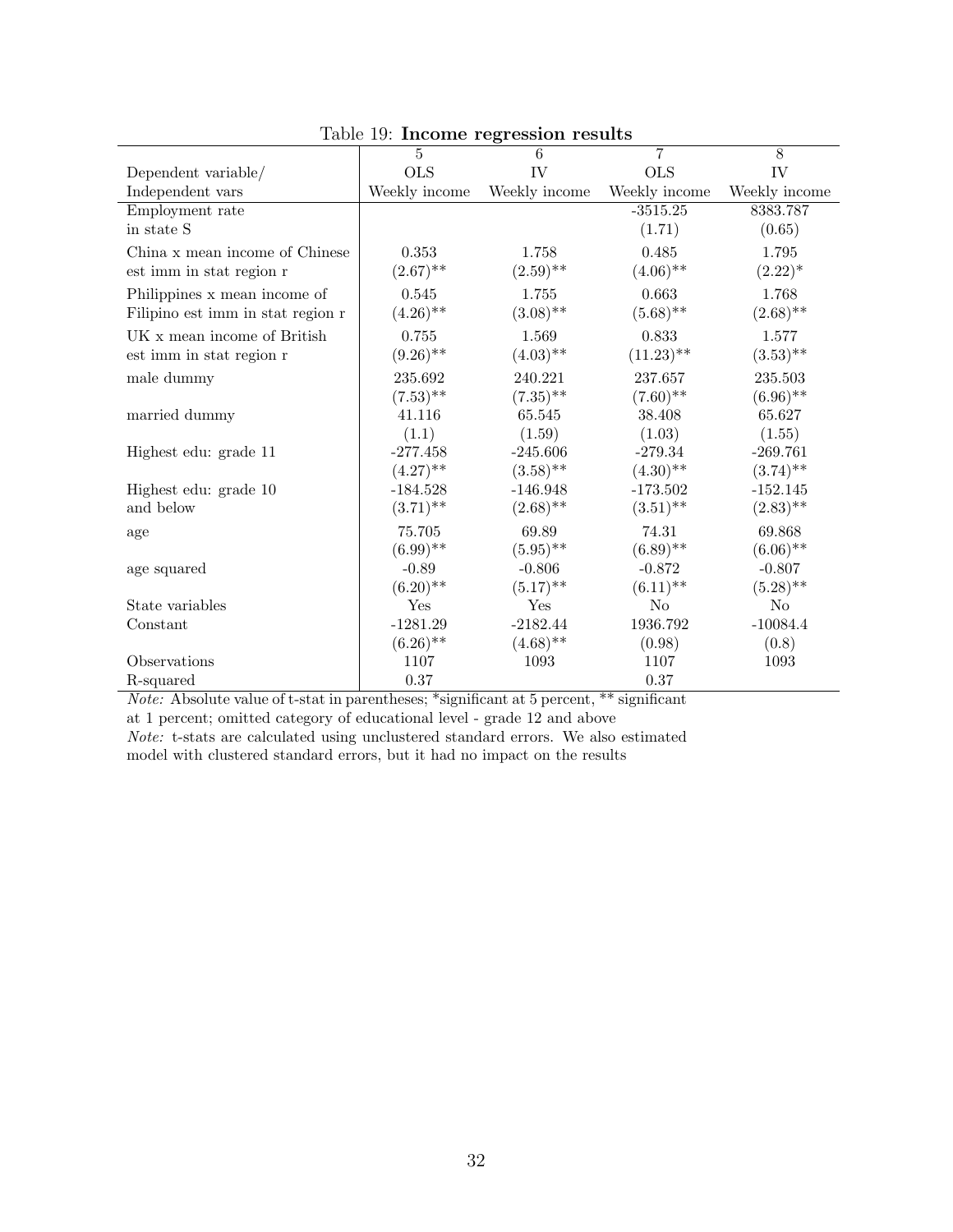|                                  | 1             | $\overline{2}$ | $\overline{3}$ | $\overline{4}$ |
|----------------------------------|---------------|----------------|----------------|----------------|
| Dependent variable/              | <b>OLS</b>    | IV             | <b>OLS</b>     | IV             |
| Independent vars                 | Weekly income | Weekly income  | Weekly income  | Weekly income  |
| thind of employed old immigrants | 1739          | 2370           | 1751           | 2315           |
| from country j in area r         | $(7.45)$ **   | $(9.28)$ **    | $(8.05)$ **    | $(6.53)$ **    |
| Employment rate in state S       |               |                | $-9046$        | $-13642$       |
|                                  |               |                | $(3.92)$ **    | (1.88)         |
| male dummy                       | 264           | 261            | 265            | 263            |
|                                  | $(7.75)$ **   | $(7.62)$ **    | $(7.73)$ **    | $(7.61)$ **    |
| married dummy                    | $-80$         | $-73$          | $-87$          | $-82$          |
|                                  | $(1.99)^*$    | (1.82)         | $(2.17)^{*}$   | $(2.03)^*$     |
| Highest edu: grade 11            | $-217$        | $-240$         | $-229$         | $-241$         |
|                                  | $(3.06)$ **   | $(3.37)$ **    | $(3.23)$ **    | $(3.27)$ **    |
| Highest edu: grade 10            | $-193$        | $-197$         | $-186$         | $-194$         |
| and below                        | $(3.57)$ **   | $(3.63)$ **    | $(3.44)$ **    | $(3.57)$ **    |
| age                              | 98            | 94             | 98             | 93             |
|                                  | $(8.40)$ **   | $(8.00)$ **    | $(8.33)$ **    | $(7.72)$ **    |
| age squared                      | $-1$          | $-1$           | $-1$           | $-1$           |
|                                  | $(7.22)$ **   | $(6.91)$ **    | $(7.15)$ **    | $(6.62)$ **    |
| State variables                  | Yes           | Yes            | No             | No             |
| Constant                         | $-1,335$      | $-1,316$       | 7,166          | 11,543         |
|                                  | $(6.55)$ **   | $(6.43)$ **    | $(3.26)$ **    | (1.67)         |
| Observations                     | 1107          | 1107           | 1107           | 1107           |
| R-squared                        | 0.25          |                | 0.24           |                |

#### Table 20: Income regression results

Note: Absolute value of t-stat in parentheses; \*significant at 5 percent, \*\* significant

at 1 percent; omitted category of educational level - grade 12 and above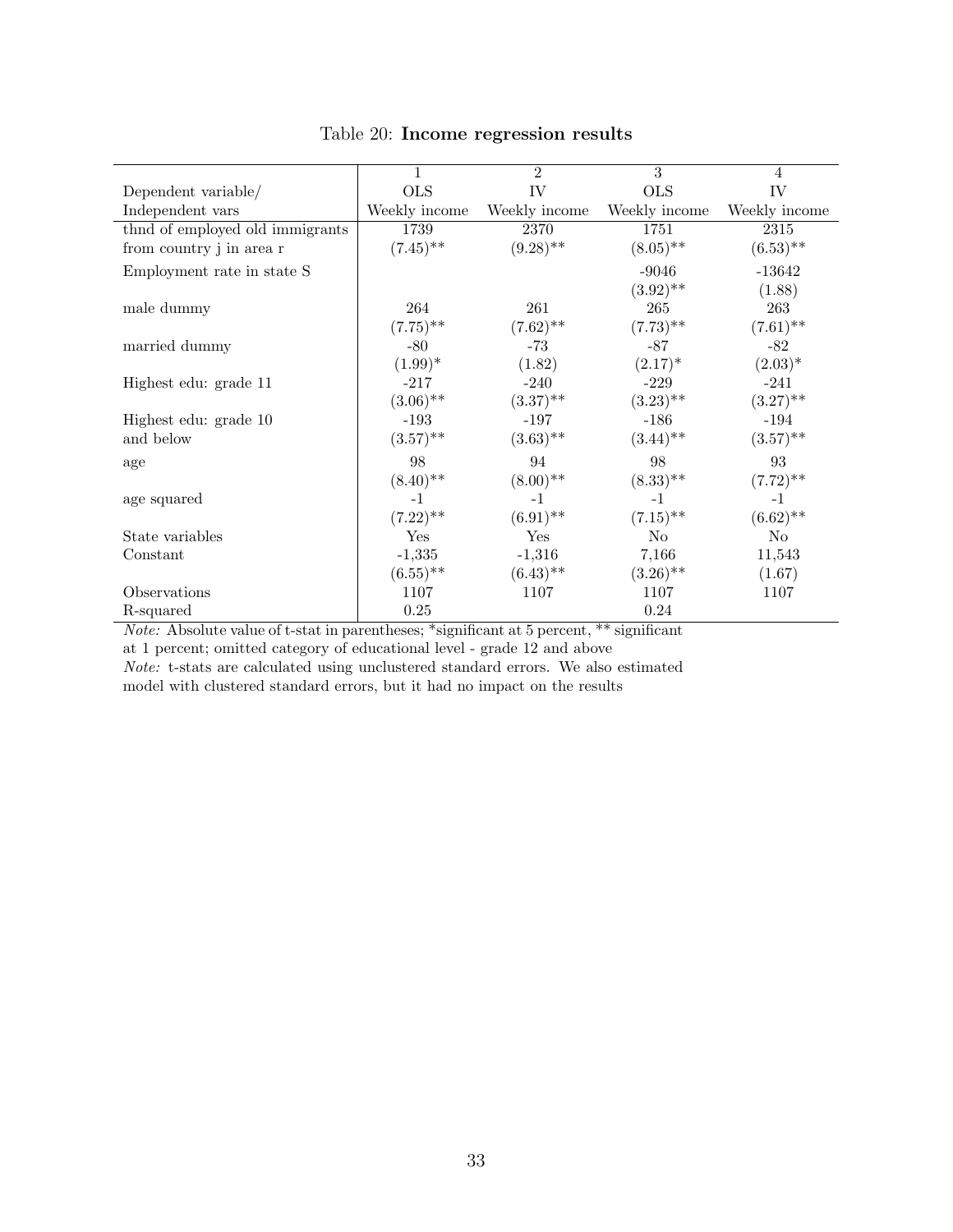|                             | $\overline{5}$ | $\ldots$ moonie regression results<br>6 | $\overline{7}$ | 8             |
|-----------------------------|----------------|-----------------------------------------|----------------|---------------|
| Dependent variable/         | <b>OLS</b>     | IV                                      | <b>OLS</b>     | IV            |
| Independent vars            | Weekly income  | Weekly income                           | Weekly income  | Weekly income |
| Employment rate in state S  |                |                                         | $-15759$       | $-30995$      |
|                             |                |                                         | $(6.74)$ **    | $(3.62)$ **   |
| China x thind of est        | $-3899$        | $-4433$                                 | $-2976$        | $-4485$       |
| Chinese imm in area r       | $(6.83)$ **    | $(4.84)$ **                             | $(5.53)$ **    | $(4.90)$ **   |
| Philip x thnd of est Philip | $-1422$        | $-1951$                                 | $-288$         | $-1597$       |
| imm in area r               | (1.44)         | (1.78)                                  | (0.3)          | (1.43)        |
| UK x thnd of est UK         | 1531           | 1434                                    | 1717           | 1926          |
| imm in area r               | $(6.84)$ **    | $(5.33)$ **                             | $(8.20)$ **    | $(5.88)$ **   |
| male dummy                  | 249            | 248                                     | 254            | 257           |
|                             | $(7.66)$ **    | $(7.62)$ **                             | $(7.70)$ **    | $(7.63)$ **   |
| married dummy               | $-18$          | $-14$                                   | $-40$          | $-19$         |
|                             | (0.48)         | (0.35)                                  | (1.03)         | (0.46)        |
| Highest edu: grade 11       | $-259$         | $-260$                                  | $-273$         | $-242$        |
|                             | $(3.83)$ **    | $(3.84)$ **                             | $(3.99)$ **    | $(3.36)$ **   |
| Highest edu: grade 10       | $-203$         | $-202$                                  | $-188$         | $-190$        |
| and below                   | $(3.94)$ **    | $(3.93)$ **                             | $(3.61)$ **    | $(3.57)$ **   |
| age                         | 86             | 85                                      | 86             | 78            |
|                             | $(7.63)$ **    | $(7.57)$ **                             | $(7.59)$ **    | $(6.40)$ **   |
| age squared                 | $-1$           | $-1$                                    | $-1$           | $-1$          |
|                             | $(6.65)$ **    | $(6.59)$ **                             | $(6.62)$ **    | $(5.54)$ **   |
| State variables             | Yes            | Yes                                     | $\rm No$       | $\rm No$      |
| Constant                    | $-862$         | $-824$                                  | 13,858         | 28,441        |
|                             | $(4.33)$ **    | $(4.03)$ **                             | $(6.18)$ **    | $(3.48)$ **   |
| Observations                | 1107           | 1107                                    | 1107           | 1107          |
| R-squared                   | $\rm 0.32$     |                                         | 0.3            |               |

Table 21: Income regression results

Note: Absolute value of t-stat in parentheses; \*significant at 5 percent, \*\* significant at 1 percent; omitted category of educational level - grade 12 and above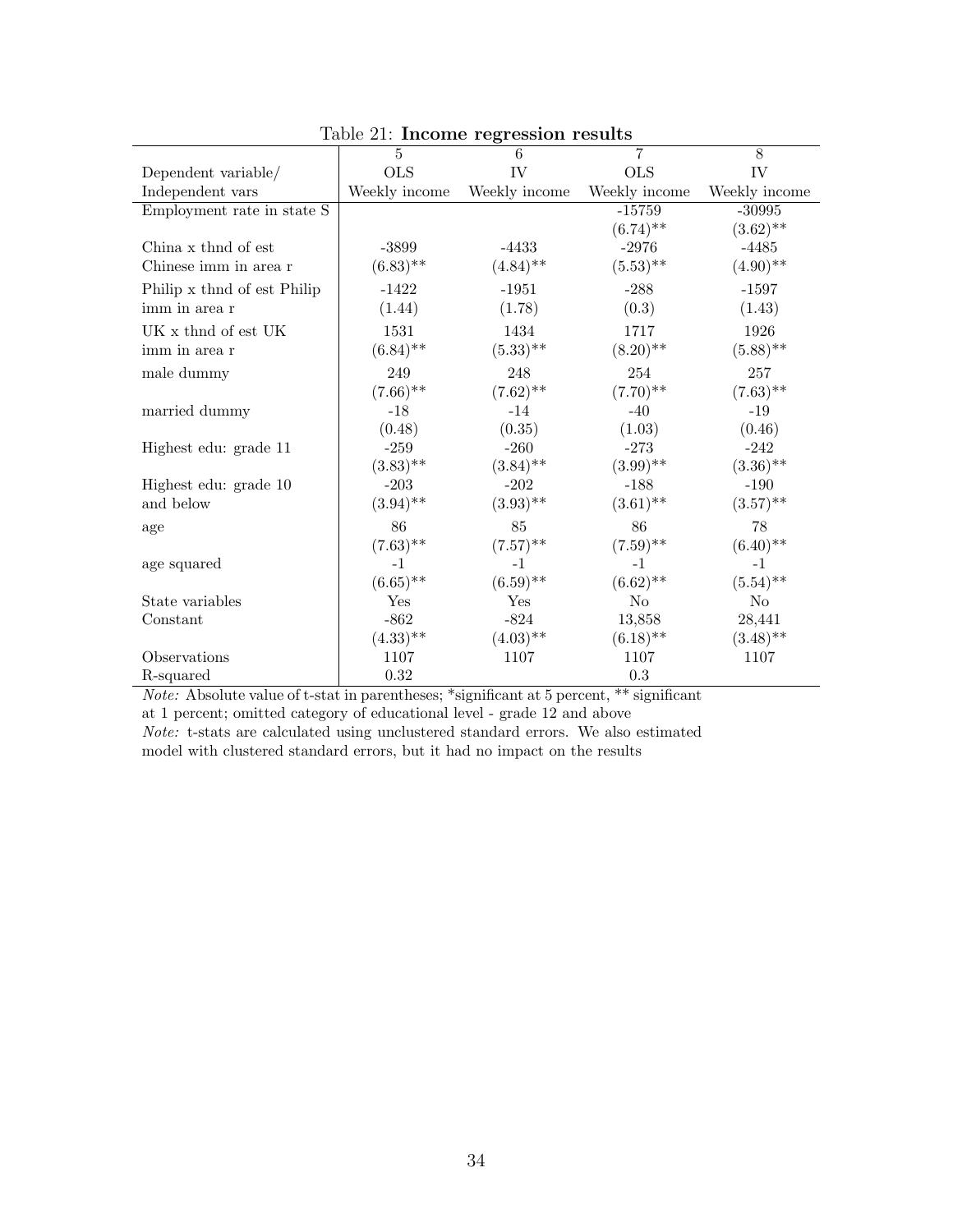## A Appendix

#### A.1 Derivation of  $\frac{\partial x^*(n)}{\partial n}$  and  $\frac{\partial w^*(n)}{\partial n}$ ∂n

We know that in equilibrium a vector of unemployment values  $U^* = (U_E^*, U_{NE}^*)$  solves

$$
rU_J = b + \frac{\lambda(n)}{r+\delta} \left[ p \int_{rU_J + d(n)I(w,p)} (x - d(n)I(w,p) - rU_J) dG(x) + \right. \\ \left. + (1-p) \int_{rU_J} (x - rU_J) dG(x) \right] \tag{15}
$$

given a vector of  $(\lambda, n, \eta, \rho, b, \alpha, d, p)$  and  $cdfG(x)$ .

What would be  $\frac{\partial x^*(d,p,n)}{\partial n}$  ?

Define  $\rho U_{NE} \equiv x^*(d, p, n)$  for  $0 < p < 1$  and  $d > 0$ ; and  $\rho U_E \equiv x^*(0, 0, n)$ . Use the result of integration by parts that  $\int_{x^*} (x - x^*) dG(x) = \int_{x^*} (1 - G(x)) dx = \int_{x^*} \tilde{G}(x) dx$  where  $(1 - G(x)) \equiv \tilde{G}(x)$ . Then re-write equation (15) as

$$
x^*(n) = b + \frac{\lambda(n)}{\rho + \eta} \Big[ p \int_{x^*(n) + d(n)} \tilde{G}(x) dx + (1 - p) \int_{x^*(n)} \tilde{G}(x) dx \Big]
$$
(16)

Take a derivative of  $x^*(n)$  wrt n

$$
\frac{\partial x^*(n)}{\partial n} = \frac{\partial \lambda(n)}{\partial n} \frac{1}{\rho + \eta} \Big[ p \int_{x^*(n) + d(n)} \tilde{G}(x) dx + (1 - p) \int_{x^*(n)} \tilde{G}(x) dx \Big] - \frac{\lambda(n)}{\rho + \eta} \Big[ \Big( \frac{\partial x^*(n)}{\partial n} + \frac{\partial d(n)}{\partial n} \Big) p \tilde{G}(x^*(n) + d(n)) + \frac{\partial x^*(n)}{\partial n} (1 - p) \tilde{G}(x^*(n)) \Big] \tag{17}
$$

Re-arrage and get

$$
\frac{\partial x^*(n)}{\partial n} = \frac{\frac{\partial \lambda(n)}{\partial n} \frac{1}{\rho + \eta} \left[ p \int_{x^*(n) + d(n)} \tilde{G}(x) dx + (1 - p) \int_{x^*(n)} \tilde{G}(x) dx \right] - \frac{\lambda(n)}{\rho + \eta} \frac{\partial d(n)}{\partial n} \tilde{G}(x^*(n) + d(n))}{1 + \frac{\lambda(n)}{\rho + \eta} \left[ p \tilde{G}(x^*(n) + d(n)) + (1 - p) \tilde{G}(x^*(n)) \right]} (18)
$$

The denominator of this expression is positive. The sign of numerator depends on pa-